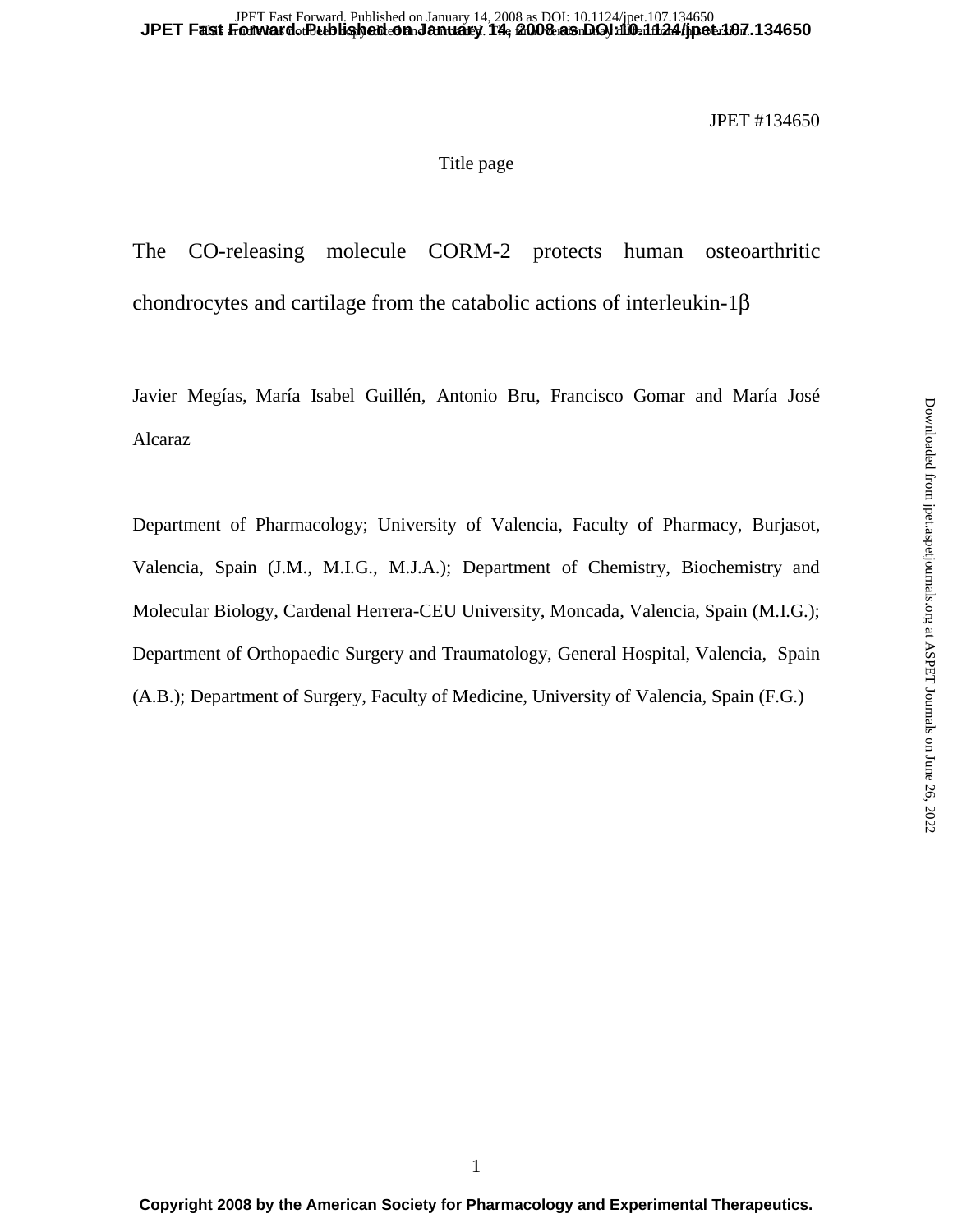## Running title page

Running title: Effects of CORM-2 on chondrocytes.

Address correspondence to: Prof. Maria Jose Alcaraz, Department of Pharmacology, University of Valencia, Faculty of Pharmacy, Av. Vicent Andres Estelles s/n, 46100 Burjasot, Valencia, Spain. Tel: 34-963544292; Fax: 34-963544499; e-mail: maria.j.alcaraz@uv.es NUMBER OF TEXT PAGES: 25 NUMBER OF TABLES: 0 NUMBER OF FIGURES: 6 NUMBER OF REFERENCES: 38 NUMBER OF WORDS:

Abstract: 136 Introduction: 393 Discussion: 932

## **ABBREVIATIONS**

ADAMTS, a disintegrin and metalloproteinase with thrombospondin domain; CORM-2, tricarbonyldichlororuthenium(II) dimer; CO-RMs, carbon monoxide-releasing molecules; CT, cycle threshold; DTT, dithiothreitol; ELISA, enzyme-linked immunosorbent assay; ERK1/2, extracellular signal-regulated kinase; HO-1, heme oxygenase-1; IL, interleukin; JNK, c-Jun N-terminal kinase; MAPK, mitogen-activated protein kinase; MMPs, matrix metalloproteinases; MTT, 3-(4,5-dimethylthiazol-2-yl)-2,5-diphenyltetrazolium bromide; OA, osteoarthritis.

RECOMMENDED SECTION: INFLAMMATION, IMMUNOPHARMACOLOGY AND ASTHMA.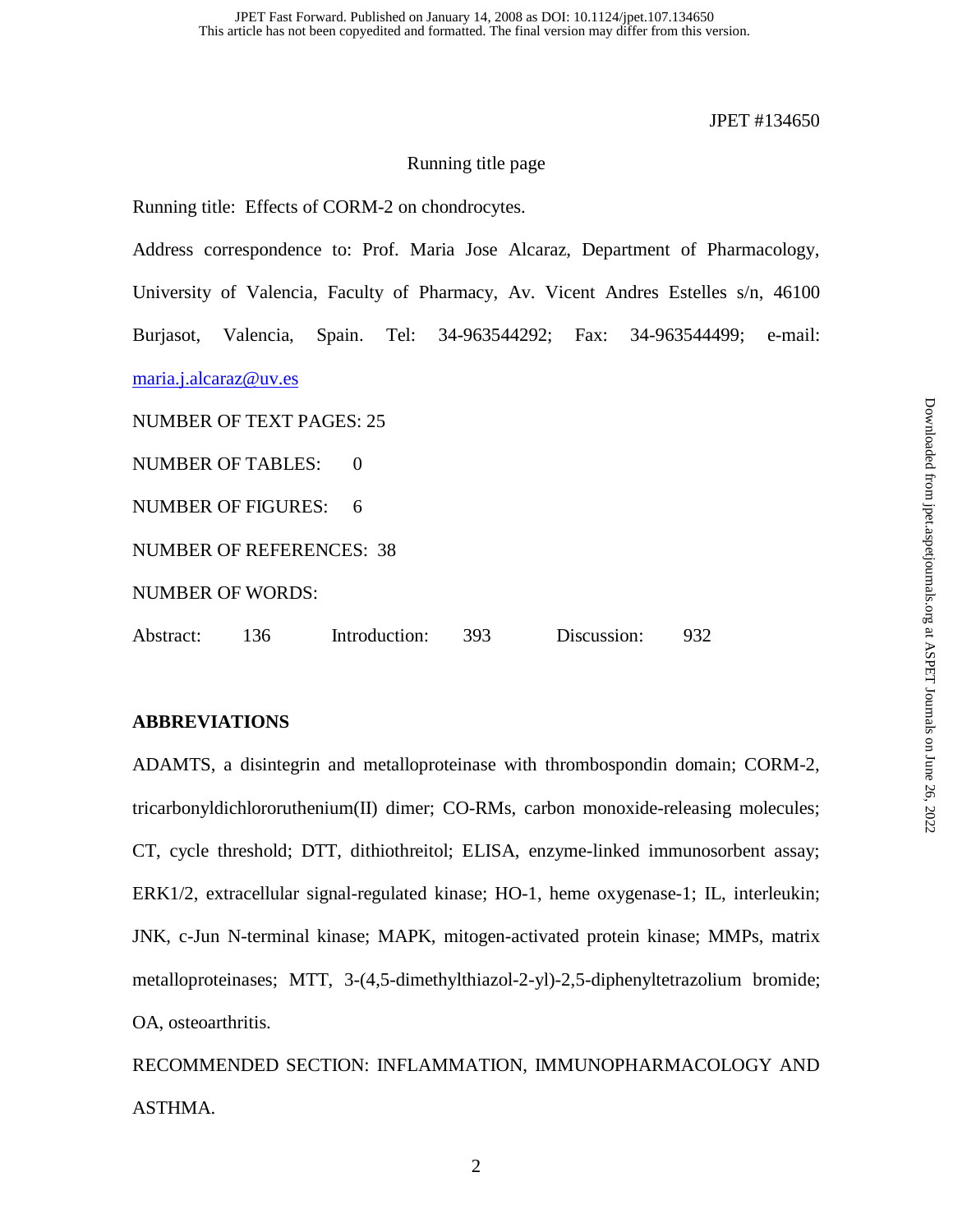## Abstract

We have investigated the effects of a CO-releasing molecule, tricarbonyldichlororuthenium(II) dimer (CORM-2) on catabolic processes in human osteoarthritis (OA) cartilage and chondrocytes activated with interleukin-1β. In these cells, pro-inflammatory cytokines induce the synthesis of matrix metalloproteinases (MMPs) and aggrecanases including members of the ADAMTS (a disintegrin and metalloproteinase with thrombospondin domain) family which may contribute to cartilage loss. CORM-2 down-regulated MMP-1, MMP-3, MMP-10, MMP-13 and ADAMTS-5 in OA chondrocytes and inhibited cartilage degradation. These effects were accompanied by increased aggrecan synthesis and collagen II expression in chondrocytes. Our results also indicate that the inhibition of extracellular signal-regulated kinase 1/2 and p38 activation by CORM-2 may contribute to the maintenance of extracellular matrix homeostasis. These observations suggest that CORM-2 could exert chondroprotective effects due to the the inhibition of catabolic activities and the enhancement of aggrecan synthesis.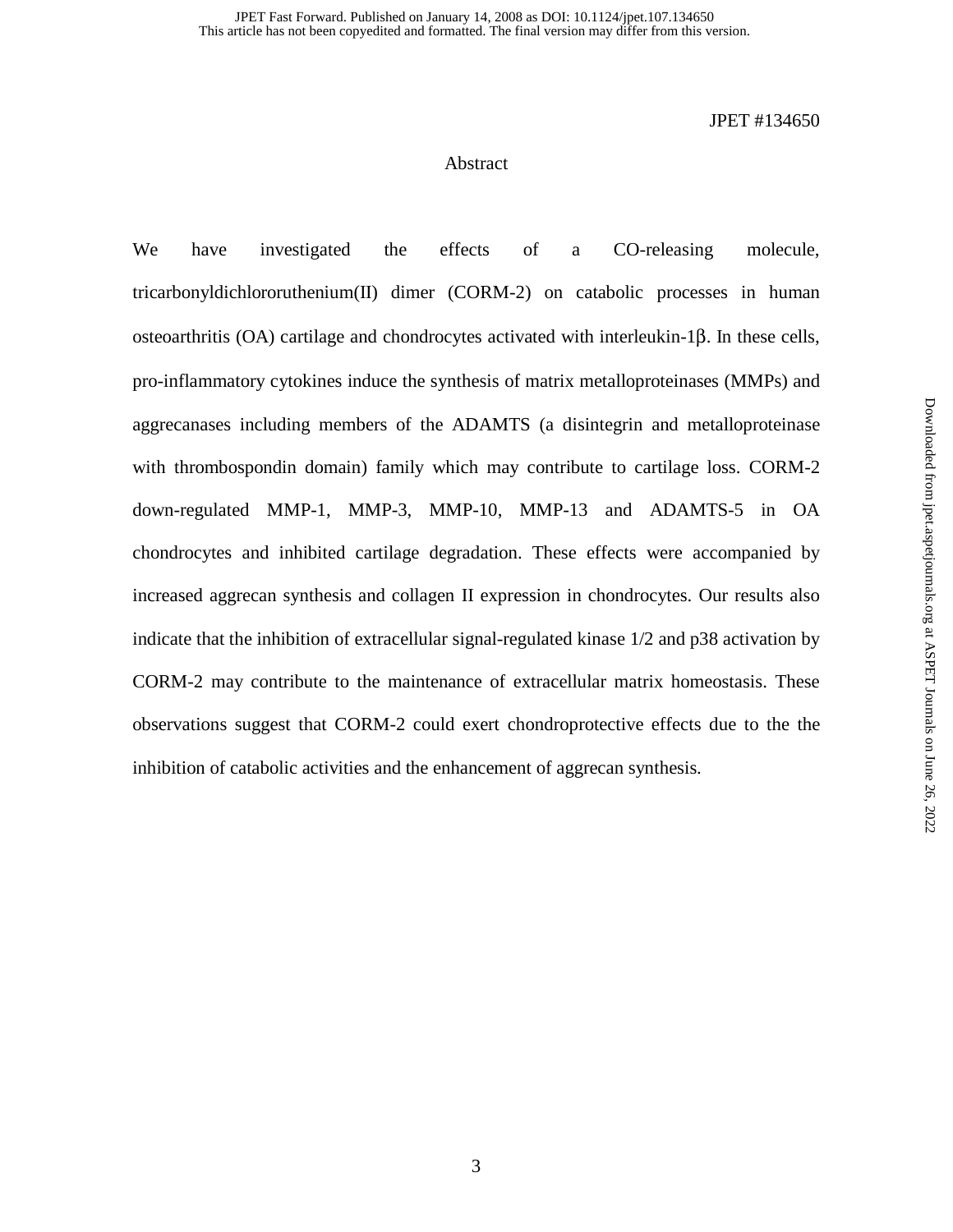## **Introduction**

 Osteoarthritis (OA) is characterized by a progressive erosion of articular cartilage. After an initial anabolic reaction attempting repair, the process of matrix degradation is carried out by matrix metalloproteinases (MMPs) and aggrecanases (Goldring, 2000). OA depletion of the most abundant cartilage proteoglycan, aggrecan is thought to initiate the events leading to cartilage degradation and could be dependent on an accelerated rate of aggrecanolysis exceding the ability of biosynthetic replacement. Aggrecan cleavage is caused mainly by MMPs and aggrecanases including members of the ADAMTS (a disintegrin and metalloproteinase with thrombospondin domain) family. Recent studies support a key role for ADAMTS-mediated aggrecanolysis in cartilage destruction (Malfait et al., 2002;Sandy, 2006).

Interleukin(IL)-1 $\beta$  and other pro-inflammatory cytokines have been detected in OA synovial fluid and chondrocytes. These mediators have been shown to induce MMP and aggrecanase synthesis in chondrocytes in an autocrine/paracrine manner which may contribute to cartilage loss in OA (Elson et al., 1998;Tetlow et al., 2001). IL-1β is involved in collagenase-mediated cleavage of collagen II, degradation of aggrecan and the inhibition of gene expression of matrix molecules (Kobayashi et al., 2005). It has also been demonstrated that this cytokine reduces the production of cartilage matrix components such as aggrecan (Gouze et al., 2001) and type II collagen (Goldring et al., 1988).

 CO-releasing molecules (CO-RMs) are a new group of drugs able to reproduce the biological actions of CO derived from heme oxygenase-1 (HO-1) activity (reviewed in (Foresti et al., 2005). Therefore, the vasoactive (Foresti et al., 2004) and cardioprotective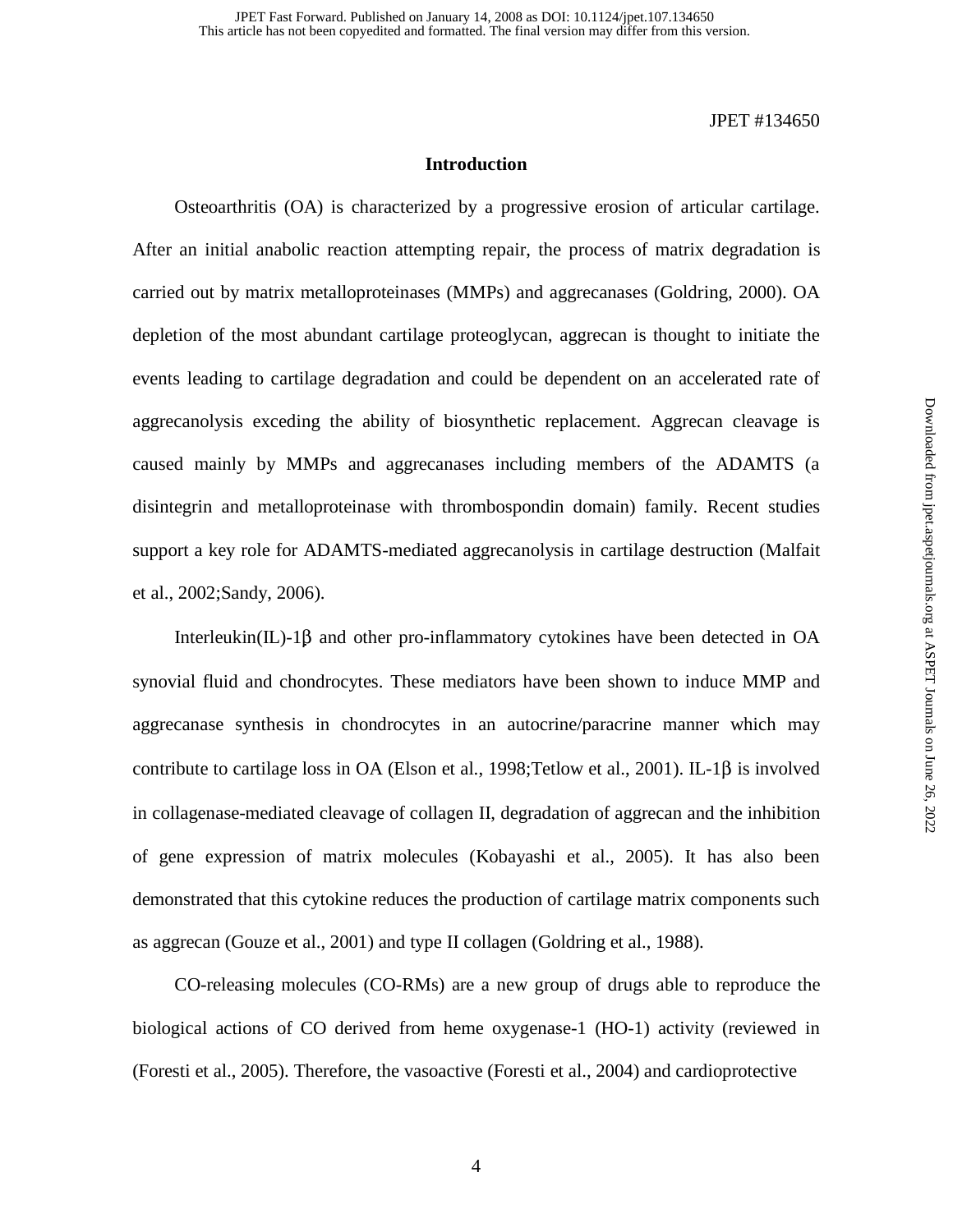(Clark et al., 2003) effects of CO-RMs have been demonstrated. These agents are also able to deliver CO and protect isolated kidneys against cold preservation and ischemiareperfusion (Sandouka et al., 2006). Interestingly, CO-RMs have shown anti-inflammatory effects in cell lines including RAW 264.7 macrophages (Sawle et al., 2005), microglia (Bani-Hani et al., 2006) and caco-2 (Megias et al., 2007). In addition, these compounds can modulate leukocyte-endothelial cell interactions (Urquhart et al., 2007). However, studies on the regulation of chondrocyte or cartilage metabolism by CO-RMs have not yet been reported. Previous observations from our laboratory suggest a beneficial role for HO-1 in OA chondrocytes (Guillen et al., 2008). We postulate that CO-RMs may exert protective effects on these cells. To test this hypothesis, we have investigated whether the CO-RM tricarbonyldichlororuthenium(II) dimer (CORM-2) may modulate catabolic processes in human OA cartilage and chondrocytes activated with IL-1β.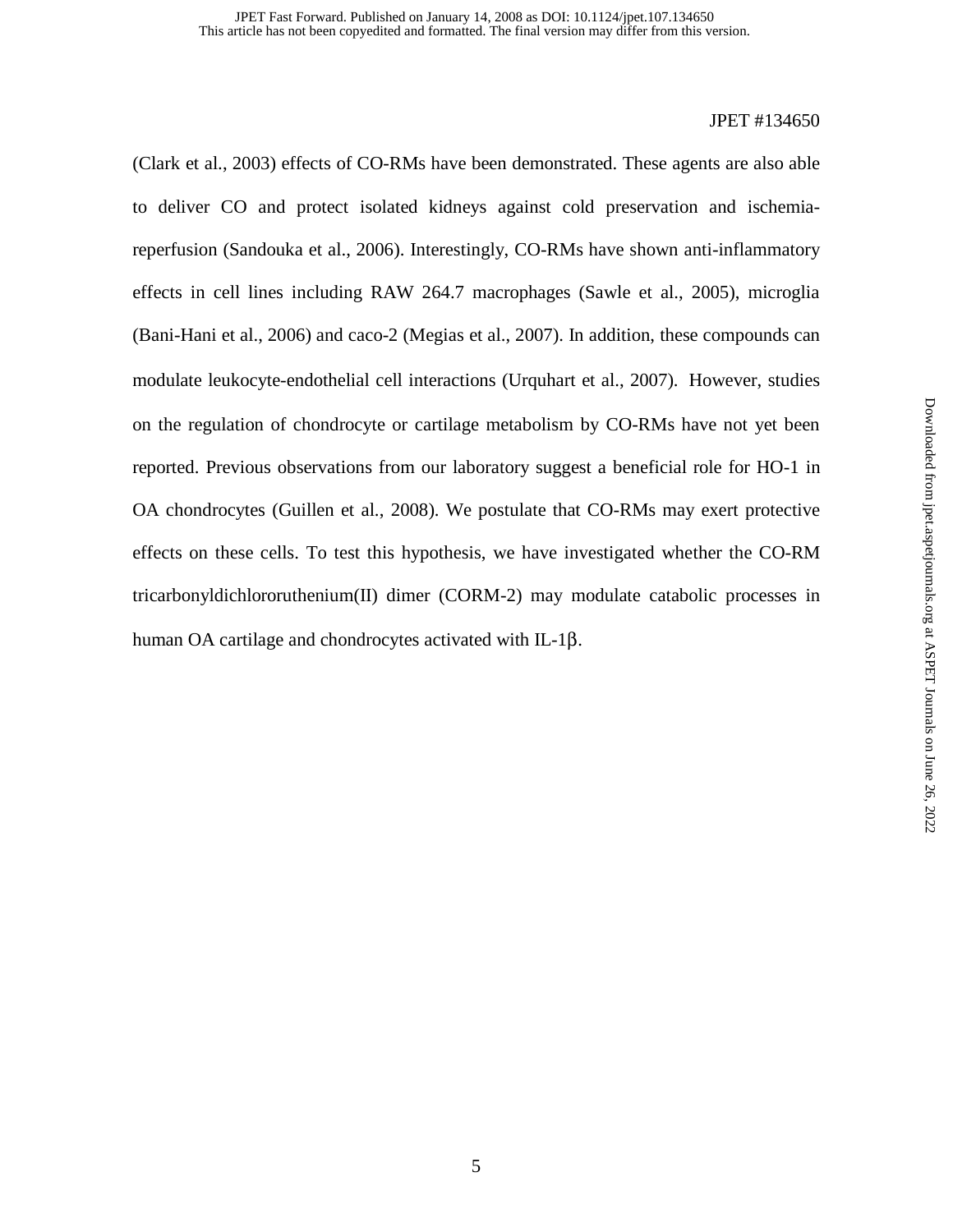## **Methods**

**Reagents.** IL-1β was from Peprotech EC Ltd. (London, UK). Antibodies against phosphorylated or total extracellular signal-regulated kinase (ERK)1/2, c-Jun N-terminal kinase (JNK) and p38 were from R&D Systems (Minneapolis, MN). The peroxidaseconjugated IgGs were purchased from Dako (Copenhagen, Denmark). CORM-2,  $RuCl<sub>3</sub>$ and other reagents were from Sigma Aldrich (St Louis, MO).

**Chondrocyte and explant culture.** Cartilage specimens were obtained from patients with the diagnosis of advanced OA (16 females, 8 males, aged 72±3 years, mean±S.E.M.) undergoing total knee joint replacement. Diagnosis was based on clinical, laboratory and radiological evaluation. Samples were obtained under the Institutional Ethical Committee approved protocol. Cartilage slices were removed from the femoral condyles and tibial plateaus and cut into small pieces. Chondrocytes were isolated by sequential enzymatic digestion: 1 h with 0.1 mg/ml hyaluronidase (Sigma) followed by 12 h with 1 mg/ml collagenase (type IA) (Sigma) at 37° in DMEM/Ham's F-12 (Sigma) containing penicillin (100 U/ml) and streptomycin (100  $\mu$ g/ml) at 37°C in 5% CO<sub>2</sub> atmosphere. The digested tissue was filtered through a 70 µm nylon mesh, washed and centrifuged. Cell viability was greater than 95% according to the Trypan blue exclusion test. The isolated chondrocytes were seeded at 2.5 x  $10^5$  cells/well in six-well plates. Cells were cultured in DMEM/Ham's F-12 supplemented with 10% human serum, penicillin (100 U/ml) and streptomycin (100  $\mu$ g/ml) in a humidified 5% CO<sub>2</sub> incubator at 37°C. Chondrocytes in primary culture were allowed to grow until nearly confluence and then incubated with CORM-2 at different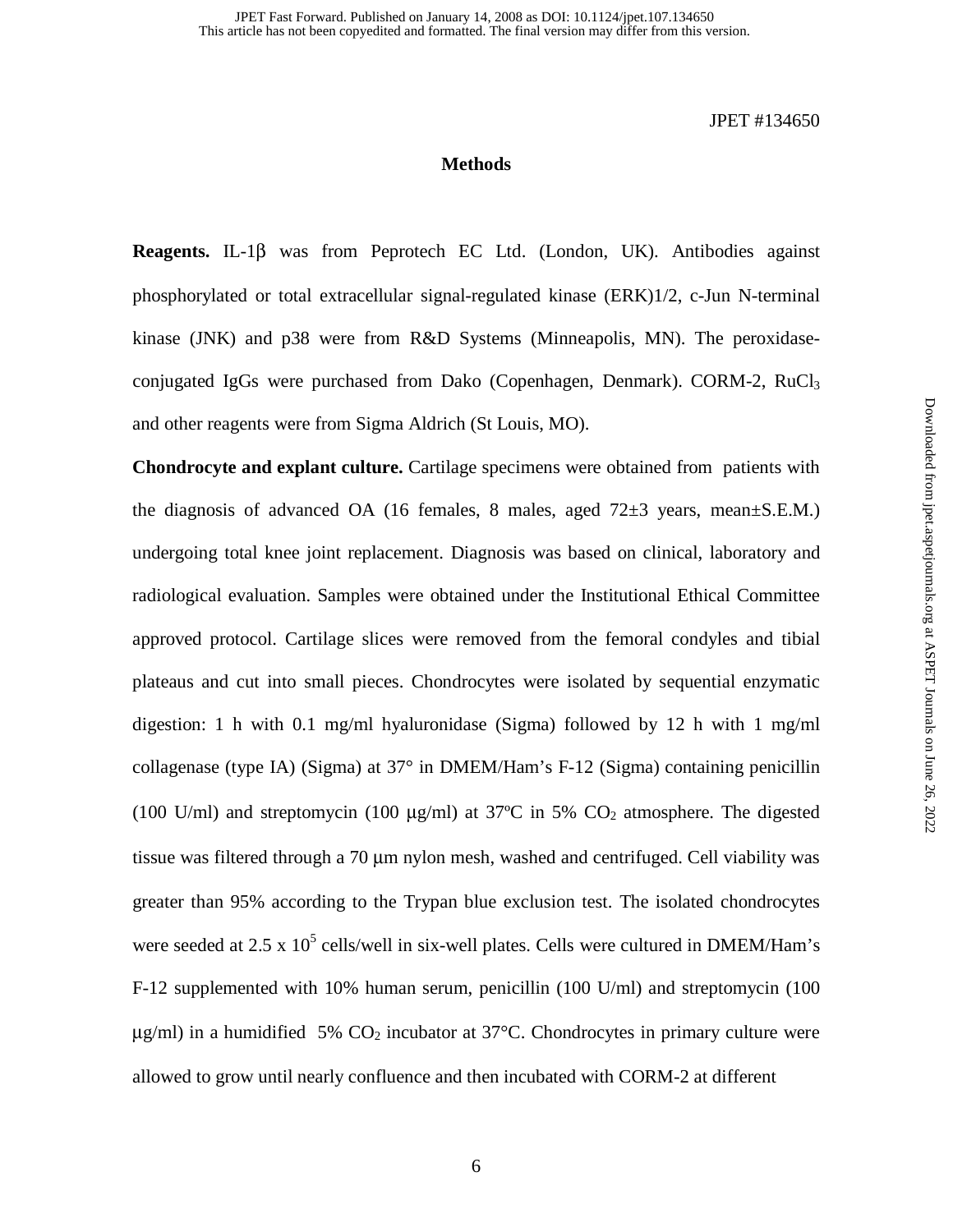concentrations or vehicle for 1 h before stimulation with IL-1β (100 U/ml) for different times. CORM-2 was dissolved in dimethyl sulfoxide and then diluted in culture medium (0.1% v/v). Control cells were treated with the same vehicle. Possible cytotoxicity of treatments was assessed by the mitochondria1-dependent reduction of 3-(4,5 dimethylthiazol-2-yl)-2,5 diphenyltetrazolium bromide (MTT) to formazan. After appropriate stimulation, cells were incubated with MTT  $(200 \mu g/ml)$  for 2 h. The medium was then removed and the cells solubilized in dimethyl sulfoxide (100 µl) to quantitate formazan at 550 nm (Gross and Levi, 1992). For explant cultures, full-thickness pieces of cartilage were removed from the femoral condyles. Slices measuring  $\sim 2$  mm wide x 2 mm long were dissected from the tissue. Explants were transferred to 24-well plates (10 explants/well) containing DMEM/F-12 supplemented with penicillin (100 U/ml), streptomycin (100  $\mu$ g/ml) and 10% fetal bovine serum and incubated in a humidified 5%  $CO<sub>2</sub>$  incubator at 37 $\degree$ C for 2 days before experiments to allow then to stabilize.

**Glycosaminoglycan degradation.** Cartilage explants in DMEM/F12 medium +10% fetal bovine serum were labeled with  $\left[\frac{35}{5}\right]$  sulfate (4 µCi/ml) for 6 days. The unincorporated radioactivity was removed by extensive washing for 2 days with DMEM/F12 medium  $+$ 10% fetal bovine serum. Explants were incubated in fresh medium with IL-1β (100 U/ml) or IL-1β+CORM-2 for 6 days with renewal of medium and treatment every other day. The media were collected and explants were digested with papain (2 mg/ml) in 1 mM EDTA, 0.25 mg/ml dithiothreitol, 20 mM sodium phosphate pH 6.8, at 56ºC for 16 h. Sephadex G25 (GE Healthcare Life Sciences, Barcelona, Spain) chromatography was used to remove unincorporated  $\binom{35}{5}$  sulfate from medium and tissue digests. Radioactivity was measured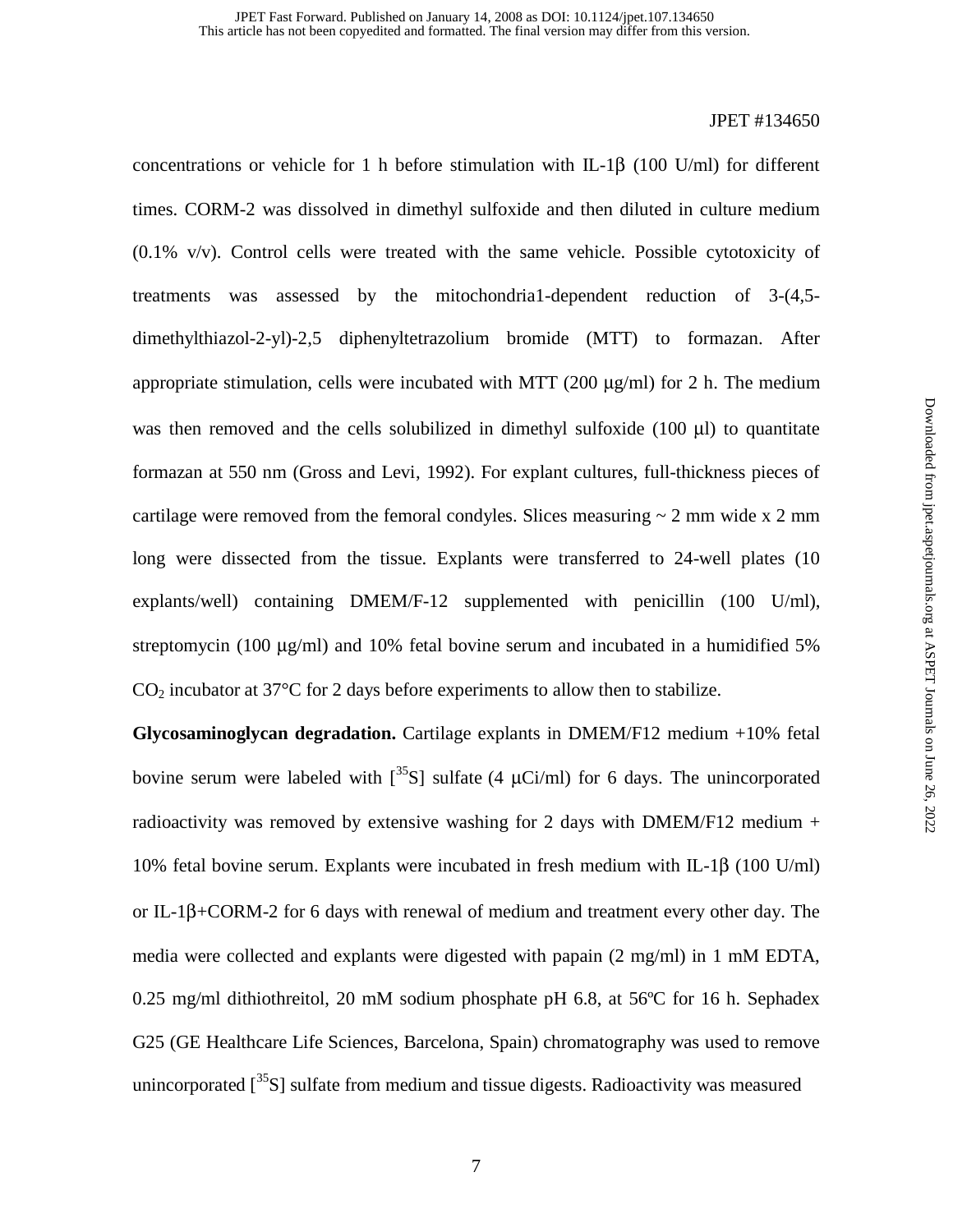by liquid scintillation counting. Degradation was expressed as percentage of released radioactivity with respect to total radioactivity.

**Proteoglycan synthesis.** Proteoglycan synthesis was quantified by monitoring [<sup>35</sup>S] sulfate incorporation (Moulharat et al., 2004). After chondrocyte stimulation with IL-1β (100 U/ml) or IL-1β+CORM-2 for 24 h, cells were labeled with  $\binom{35}{5}$  sulfate (2 µCi/ml) for 24 h. Cells were washed with Hank's balanced salt solution and then extracted with 4M guanidinium HCl/5 mM EDTA/5 mM Na acetate, pH 7.2 for 48 h at 4ºC. Proteoglycans absorbed on Whatmann filter paper were precipitated by cetylpyridinium chloride monohydrate and radioactivity was measured by liquid scintillation counting. Total radioactivity (medium+cell) was calculated for each well and normalized with respect to protein content.

**Immunocytochemistry.** Chondrocytes in primary culture were allowed to grow until nearly confluence and then incubated with CORM-2 (100 µM) in the presence or absence of IL-1β (100 U/ml) for 15 days with renewal of medium and treatment every 4 days. Cells were fixed with 4% formaldehyde in phosphate-buffered saline for 30 minutes at 4°C and collagen II was detected using the type II collagen staining kit (MD Biosciences, Zürich, Switzerland), following the manufacturer's intructions.

**Western blot analysis.** After 15 min stimulation with IL-1β (100 U/ml) or IL-1β+CORM-2 (100 µM), chondrocytes in primary culture were lysed in 100 µl of buffer (1% Triton X-100, 1% deoxycholic acid, 20 mM NaCl and 25 mM Tris, pH 7.4) and centrifuged at 4°C for 10 min at 10,000 x *g*. Proteins (25 µg) in supernatants of cell lysates were separated by 12.5% SDS-polyacrylamide gel electrophoresis and transferred onto polyvinylidene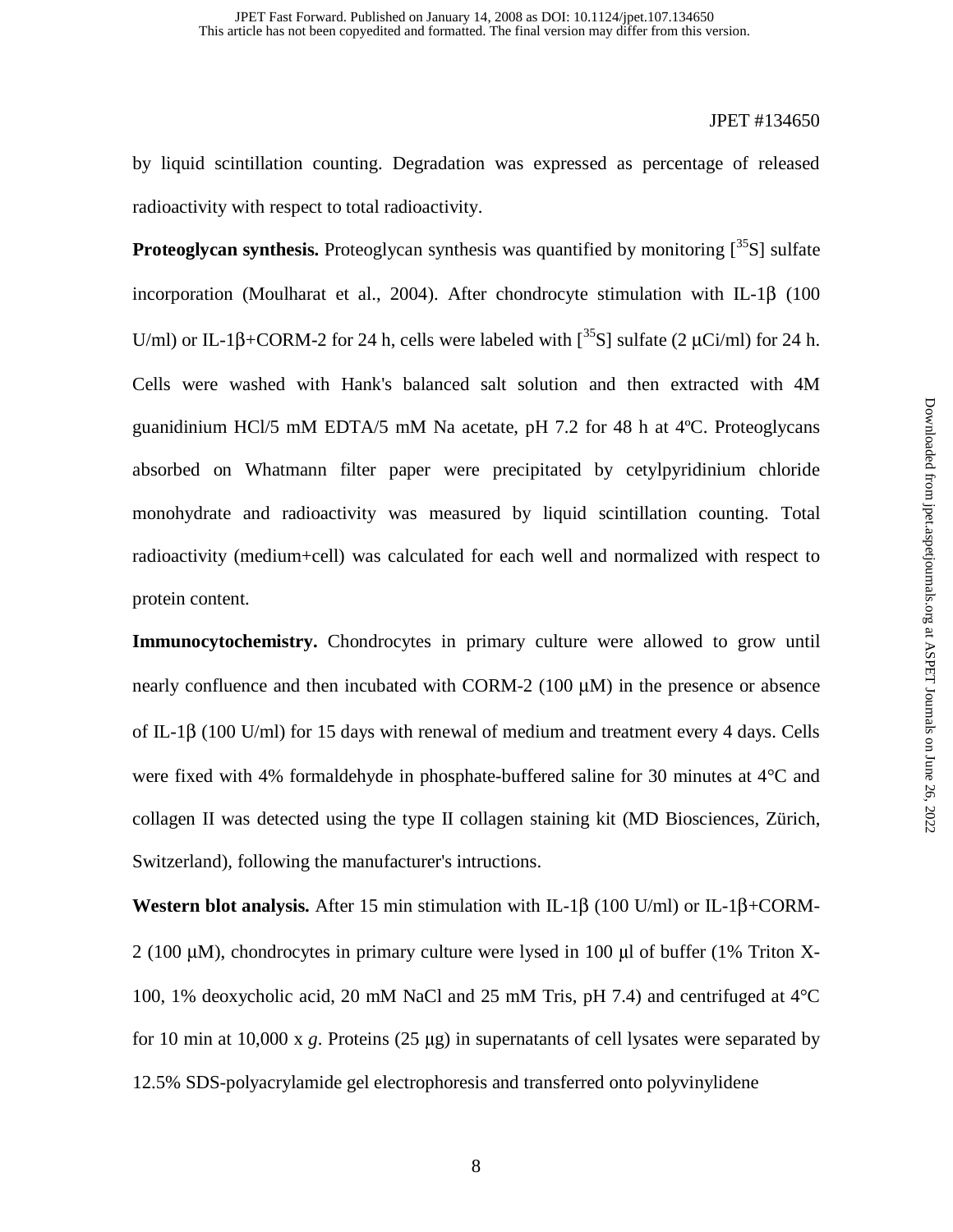difluoride membranes (GE Healthcare Life Sciences). Membranes were blocked with 3% bovine serum albumin and incubated with specific antibodies for 2 h at room temperature. Finally, membranes were incubated with peroxidase-conjugated goat anti-rabbit IgG and the immunoreactive bands were visualized by enhanced chemiluminescence (GE Healthcare Life Sciences) using the AutoChemi image analyzer (UVP Inc., Upland, CA).

**Real-time PCR.** Chondrocytes in primary culture were stimulated with IL-1β (100 U/ml) or IL-1β+CORM-2 (100 µM) for 12 h. Total RNA was extracted using the TRIzol reagent (Life Technologies Inc. Barcelona, Spain) according to the manufacturer's instructions. Reverse transcription was accomplished on 1  $\mu$ g of total RNA using random primers (TaqMan reverse transcription reagents, Applied Biosystems Spain, Madrid). PCR reactions were performed using SYBR Green PCR Master Mix (Bio-Rad Laboratories, Madrid, Spain). Primers were purchased from Superarray (Frederick, MD). PCR assays were performed in duplicate on an iCycler Real-Time PCR Detection System (Bio-Rad Laboratories) running the cycling conditions: 95°C for 10 min, 40 cycles of 95°C for 15s, and 60ºC for 1 min. Reaction specificity was determined by melt curve analysis which was performed by heating the plate from 55 to 95ºC and measuring SYBR Green I dissociation from the amplicons. Cycle threshold  $(C_T)$  values for each gene were corrected using the mean C<sub>T</sub> value for β-actin. Relative gene expression was calculated using the  $\Delta C_T$  method and expressed as fold change  $(2^{-\Delta\Delta C})$  relative to the expression values in nonstimulated cells.

**Enzyme-linked immunosorbent assay**. Chondrocytes in primary culture were stimulated with IL-1 $\beta$  (100 U/ml) or IL-1 $\beta$ +CORM-2 for 24 h. Supernatants were harvested,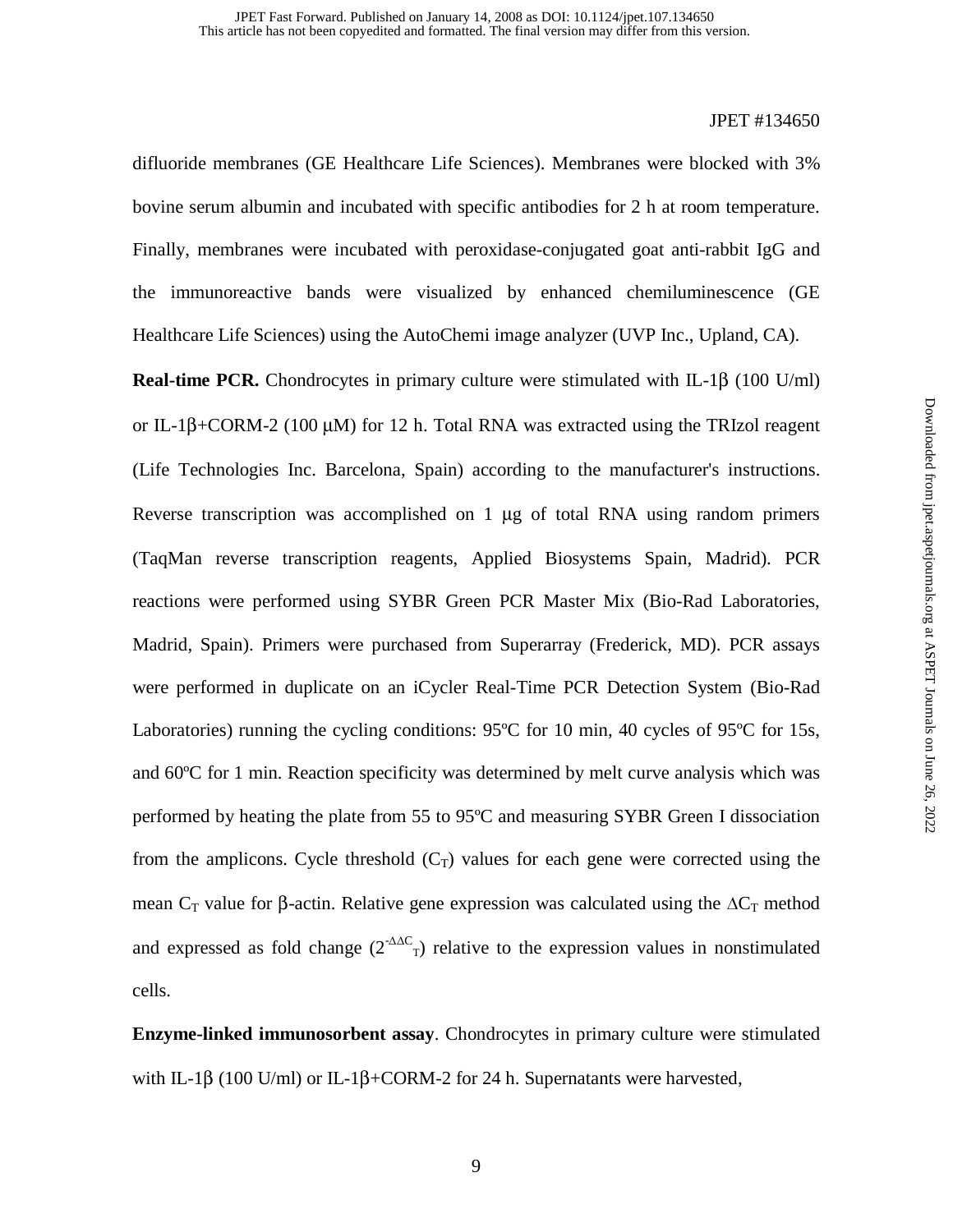centrifuged and frozen at -80ºC until analysis. Pro-MMP-1, total MMP-3, total MMP-10 and pro-MMP-13 protein was quantified in supernatants by using enzyme-linked immunosorbent assay (ELISA) kits from R&D Systems Inc. (Minneapolis, MN) with sensitivity of 21.0, 9.0, 4.1 and 7.7 pg/ml, respectively. Aggrecanase activity was measured in supernatants by a sensitive ELISA kit detecting ADAMTS-1, ADAMTS-4 and ADAMTS-5, with sensitivity of 2 pM (MD Biosciences, Zürich, Switzerland).

**Data analysis.** Results are presented as mean  $\pm$  S.E.M. Statistical analyses were performed using one-way ANOVA followed by Dunnett's *t*-test for multiple comparisons and unpaired Student's *t*-test for dual comparisons.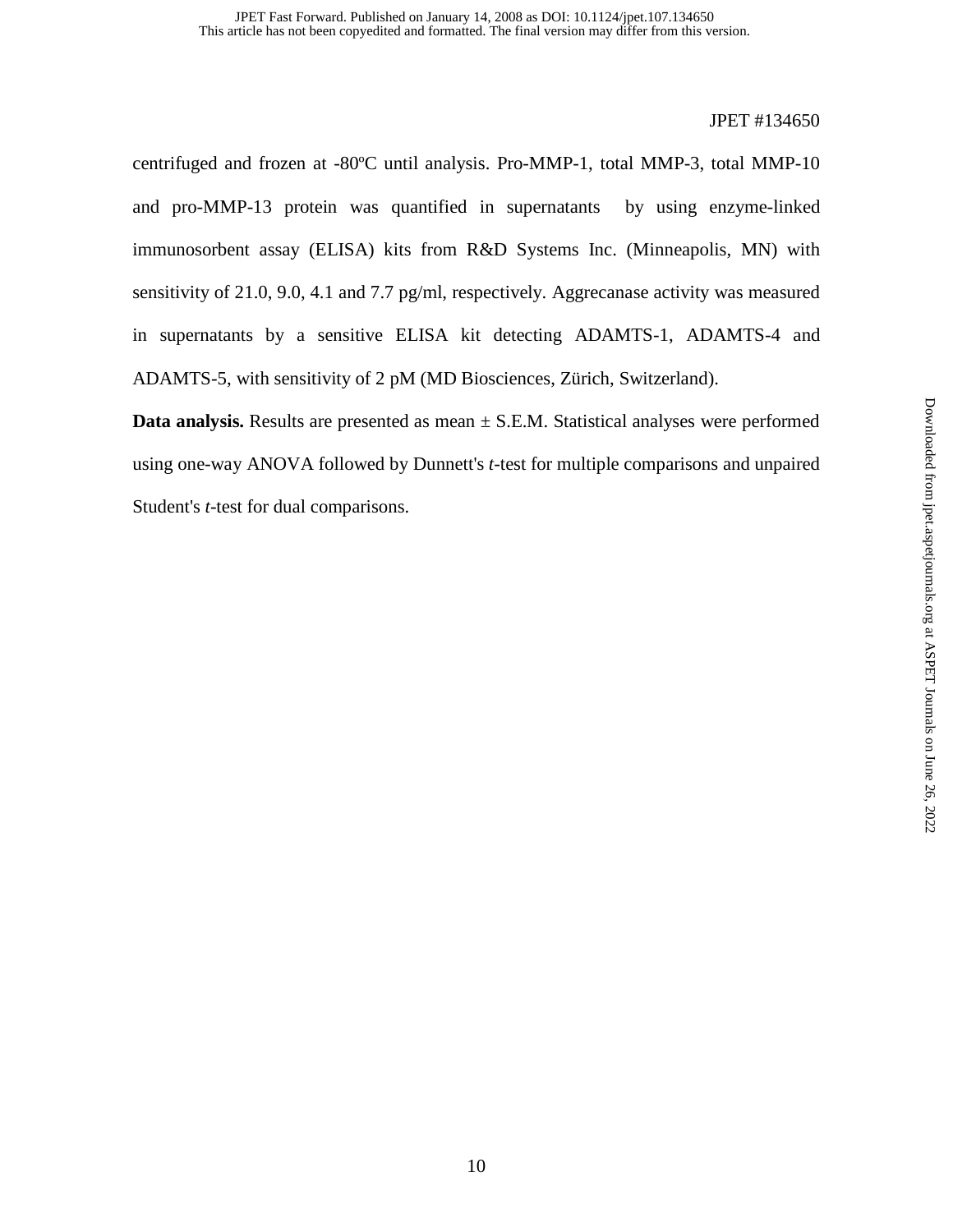## **Results**

**Effects on MMPs and aggrecanases.** We determined the effects of CORM-2 on IL-1βmediated induction of several enzymes relevant to cartilage degradation. After stimulation of OA chondrocytes with IL-1β for 24 h, enhanced levels of MMP-1, MMP-3, MMP-10 and MMP-13 were detected in the medium by ELISA (Fig. 1). CORM-2 significantly reduced the protein levels of these enzymes, while the negative control  $RuCl<sub>3</sub>$  was ineffective. CORM-2 treatment resulted in a concentration-dependent decrease in MMP-3, MMP-10 and MMP-13 levels whereas MMP-1 was inhibited at the highest concentration (150  $\mu$ M). In addition, aggrecanase activity was measured in chondrocyte supernatants as the release of specific aggrecan neoepitopes, detected by ELISA, which was significantly decreased by CORM-2 in a concentration-dependent manner (Fig. 2). We then examined the effects of CORM-2 on mRNA expression of these enzymes. Analysis of mRNA levels by real-time PCR showed that CORM-2 treatment reduced the expression of MMP-10, MMP-13 and ADAMTS-5 mRNA, whereas the reductions in MMP-1, MMP-3 and ADAMTS-4 were not significative (Fig. 3A and 3B). The observed effects were not due to cytotoxicity, since cell viability was not significantly modified by CORM-2 (50-150  $\mu$ M) either in the absence or presence of  $IL-1\beta$  as determined by the MTT assay (data not shown). As expected, the negative control RuCl<sub>3</sub> (150  $\mu$ M) used in some assays also showed no cytotoxicity. Taken together, these results suggest that CORM-2 blocks the effects of IL-1β on primary chondrocytes by down-regulation of several matrix degrading enzymes, thereby preventing cartilage damage.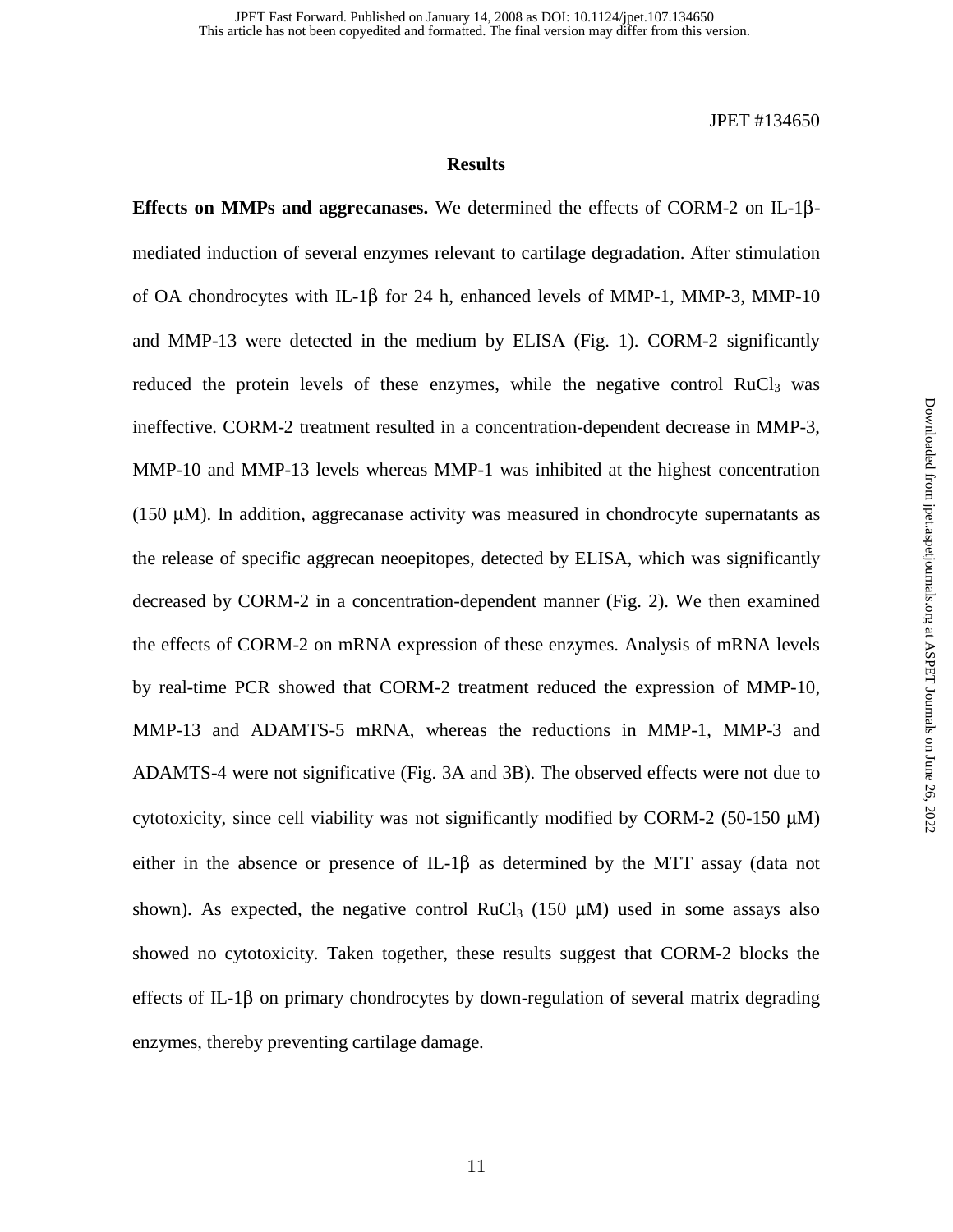**Effects on the degradation of cartilage matrix and the synthesis of glycosaminoglycan**. We next examined whether CORM-2 activity on degrading enzymes translates into protective effects on cartilage. IL-1 $\beta$  treatment of cartilage explants induced the degradation of matrix which was measured as the release of glycosaminoglycan. Fig. 4A shows that CORM-2 treatment (100 or 150  $\mu$ M) overcame the effects of IL-1 $\beta$  on glycosaminoglycan release. We next wished to determine whether CORM-2 treatment results in an interaction with anabolic processes in chondrocytes. Synthesis of aggrecan was investigated using  $\text{Na}_2^{\,35}\text{SO}_4$  incorporation into chondrocytes. Basal aggrecan synthesis in OA chondrocytes was significantly decreased by IL-1β (Fig. 4B). CORM-2 at the concentrations of 50 and 100 µM significantly counteracted the down-regulation of glycosaminoglycan synthesis by this cytokine.

**Effects on collagen II expression**. To evaluate the influence of CORM-2 on collagen II, we carried out immunocytochemical analyses. Fig. 5 shows that OA chondrocytes in culture exhibit a high level of collagen II expression. In contrast, IL-1β stimulation results in a dramatic reduction of this protein with respect to basal incubations. Interestingly, CORM-2 (100  $\mu$ M) treatment maintained the expression of this extracellular matrix component in cells in basal conditions and restored collagen II expression in chondrocytes stimulated with IL-1β.

**Effects on mitogen-activated protein kinase activation.** In human articular chondrocytes, the activation of mitogen-activated protein kinase (MAPK) signaling by IL-1β plays an important role in anabolic and catabolic processes (Fan et al., 2007). Stimulation of OA chondrocytes with IL-1 $\beta$  led to a rapid induction of ERK1/2, JNK and p38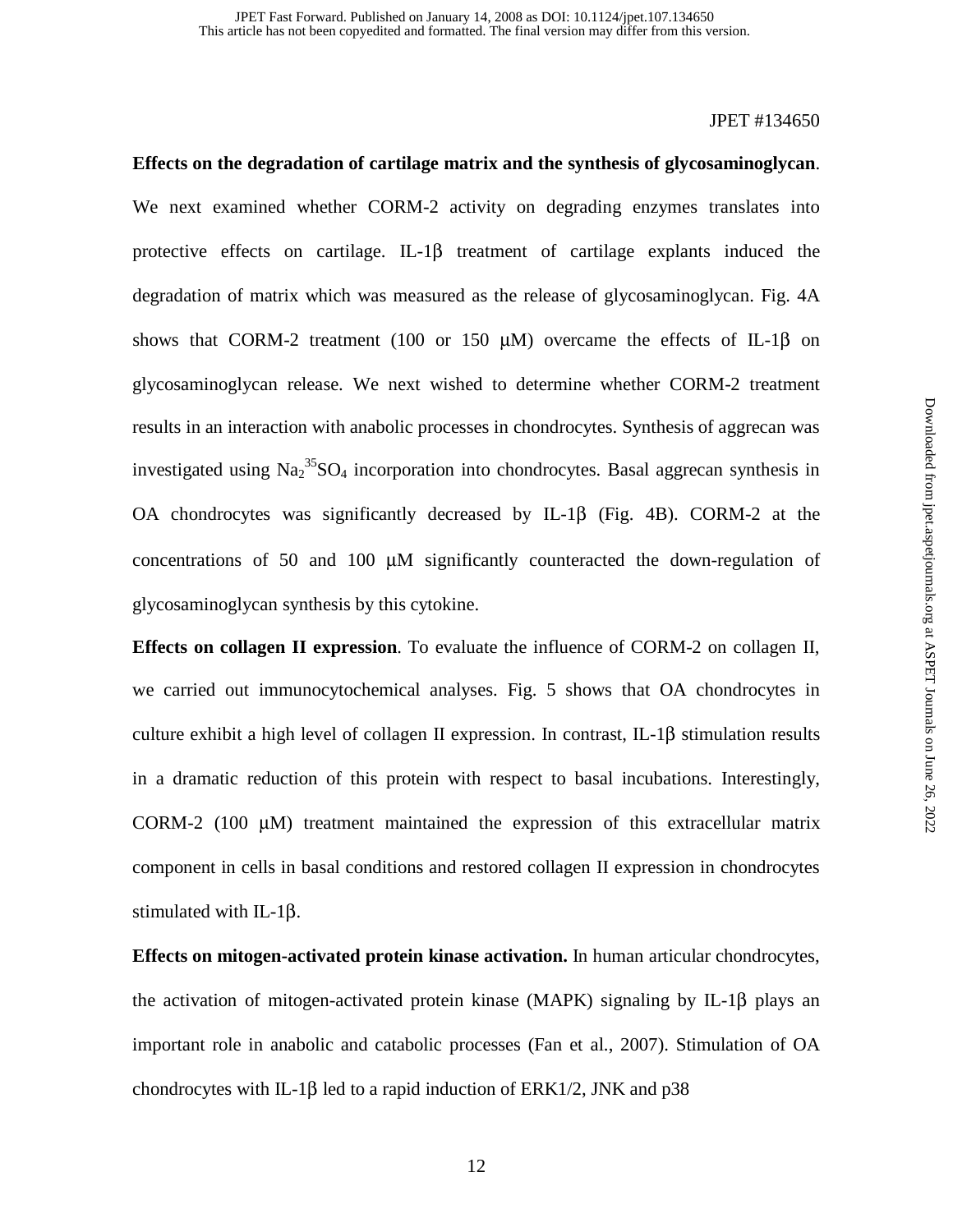phosphorylation. As shown in Fig. 6, CORM-2 (100 µM) inhibited ERK1/2 and p38 phosphorylation in primary chondrocytes stimulated with IL-1β, whereas JNK activation was not affected by this compound.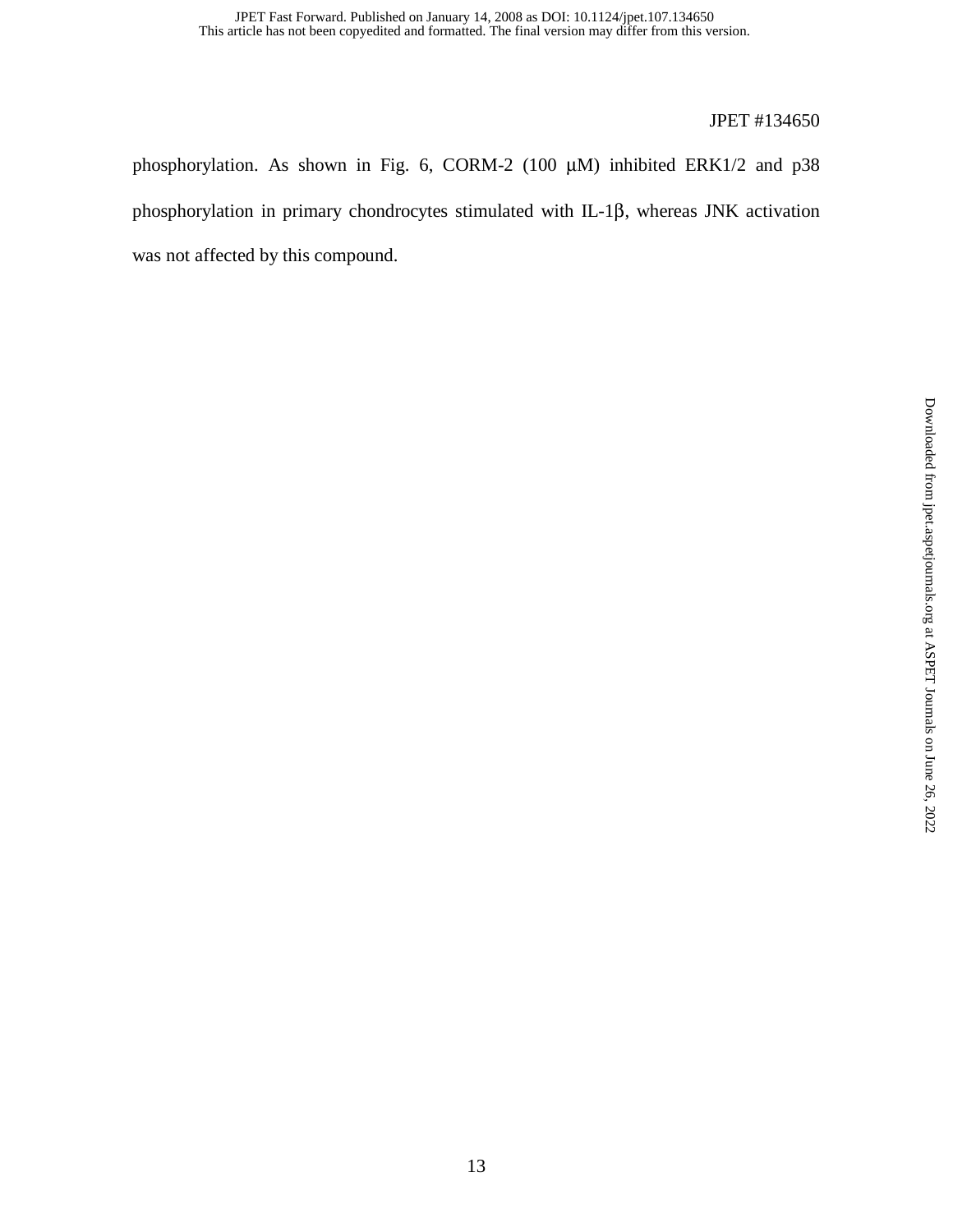## **Discussion**

 In OA, extracellular matrix depletion is the consequence of decreased synthesis and increased catabolic activity of proteolytic enzymes. Cartilage destruction is a complex process involving a wide range of proteinases. Loss of aggrecan precedes collagen degradation in OA (Nagase and Kashiwagi, 2003) and both processes are central pathophysiological features contributing to cartilage erosion during the progression of degenerative joint diseases (Caterson et al., 2000). The presence of pro-inflammatory cytokines such as IL-1 $\beta$  in OA joints would lead to the induction of a number of catabolic enzymes including collagenases and aggrecanases (Goldring and Goldring, 2004). There is clear evidence that MMP-1 (collagenase-1) and MMP-13 (collagenase-3) play an important role in the degradation of collagen II in the extracellular matrix (Billinghurst et al., 1997;Wu et al., 2002). It has also been reported that MMP-13 is the major collagenase in OA cartilage (Bau et al., 2002;Burrage et al., 2006). The present findings demonstrate the ability of CORM-2 to inhibit the production of both enzymes, with a higher effect on MMP-13.

 The activation of collagenolytic MMPs depends on proteolysis by serine proteinases and other MMPs, which may be a rate-limiting step in cartilage collagenolysis (Milner et al., 2001). To this respect, it is interesting to note the role of MMP-3 (stromelysin 1) and MMP-10 (stromelysin 2) in activating the pro-forms of collagenases (Murphy et al., 1987;Knauper et al., 1996) leading to a significant increase in cartilage collagenolysis (Barksby et al., 2006). Our studies have shown the inhibitory effects of CORM-2 on both enzymes, indicating that this agent may act at different levels in the cascade of reactions

14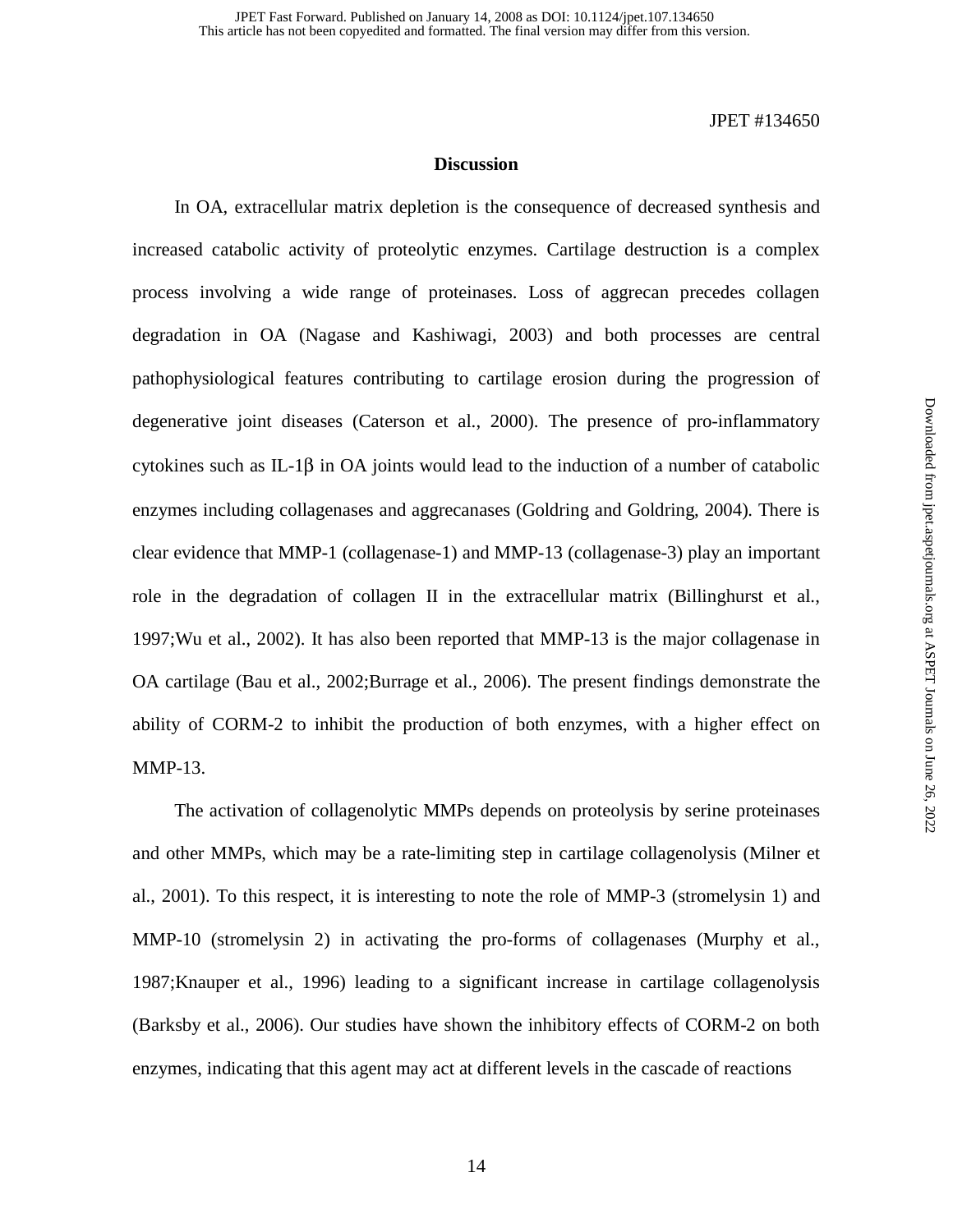leading to collagen degradation.

 It is becoming apparent that aggrecan breakdown would be dependent mainly on the activity of aggrecanases such as ADAMTS-4 and ADAMTS-5 (Malfait et al., 2002) although some MMPs such as MMP-13 are also able to degrade aggrecan (Burrage et al., 2006). ADAMTS-5 is the most strongly expressed aggrecanase in OA cartilage (Bau et al., 2002) and plays a crucial role in catalyzing proteoglycan degradation induced by IL-1 (Stanton et al., 2005). Aggrecanase-mediated aggrecan degradation is an early feature of OA that may provide the basis to cartilage protection as the aggrecan macromolecule protects the collagen fibrillar structure from the proteolytic attack by collagenases (Malfait et al., 2002). Our data indicate that CORM-2 treatment reduces aggrecanase activity and ADAMTS-5 gene expression in human OA chondrocytes.

 Herein, we have described for the first time the protective effects of a member of the CO-RM family on human OA cartilage. In the present study, we have shown that CORM-2 inhibits the degradation of aggrecan but increases its synthesis and collagen II expression. As a result, the maintenance of aggrecan and collagen II content by CORM-2 would result in cartilage protection avoiding the loss of tissue function. In addition, our results suggest that these actions may be mediated through the downregulation of enzymes that target both collagen II and aggrecan, major components of extracellular matrix.

 Our results indicate that CO released by CORM-2 can reproduce the protective effects of HO-1 induction in OA chondrocytes (Guillen et al., 2005). Nevertheless, whether this exogenous source of CO could be comparable to endogenous CO levels derived from HO-1 activity is not known. These limitations have been discussed in a recent study using CORM-3 (Urquhart et al., 2007). Concerning CORM-2 effects, it is known that this agent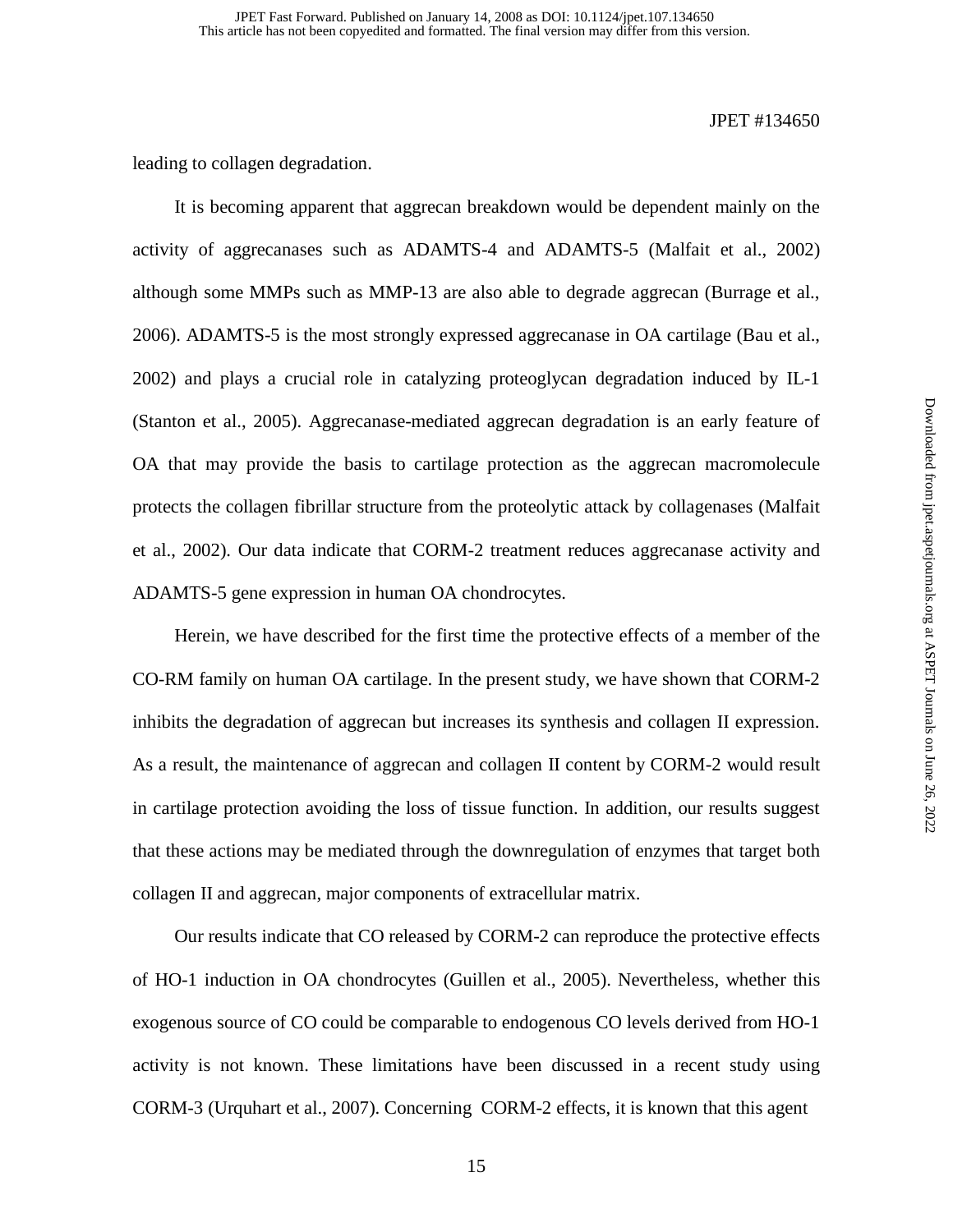can induce HO-1 (Sawle et al., 2005;Megias et al., 2007). Nevertheless, HO-1 upregulation by CORM-2 in chondrocytes stimulated with IL-1 $\beta$  is weak (Guillen et al., 2005) suggesting that this mechanism does not make a significant contribution to the observed protective effects.

 To date, new strategies in cartilage protection focused on MMP inhibitors has not resulted in clinical benefit (Murphy and Lee, 2005). Therefore, the inhibition of ADAMTS-4/ADAMTS-5 has been proposed as a new pharmacological target to develop cartilageprotecting agents (Malfait et al., 2002). It is likely that compounds such as CO-RMs, able to control both degradative pathways could provide a better protection. These observations support the interest of further studies on this class of agents.

 Activation of MAPK signaling pathways appears to mediate IL-1β-dependent regulation of extracellular matrix components and MMPs expression in human articular chondrocytes (Fan et al., 2007). In particular, ERK1/2 is a negative regulator of chondrogenesis and chondrocyte differentiation (Yoon et al., 2002). Our results show that CORM-2 inhibits ERK1/2 and p38 phosphorylation which plays an important role in MMPs induction, as well as in the down-regulation of aggrecan and collagen II expression. Interestingly, this study using primary human chondrocytes from OA patients and not cell lines suggests that the inhibition of ERK1/2 and p38 activation by CORM-2 may contribute to the maintenance of the chondrocytic phenotype and extracellular matrix homeostasis.

 It is known the ability of CO to bind metal centers in metalloproteins (Roberts et al., 2004), which may result in a direct regulation of MAPK phosphorylationdephosphorylation processes through possible interactions with protein phosphatase 2C

16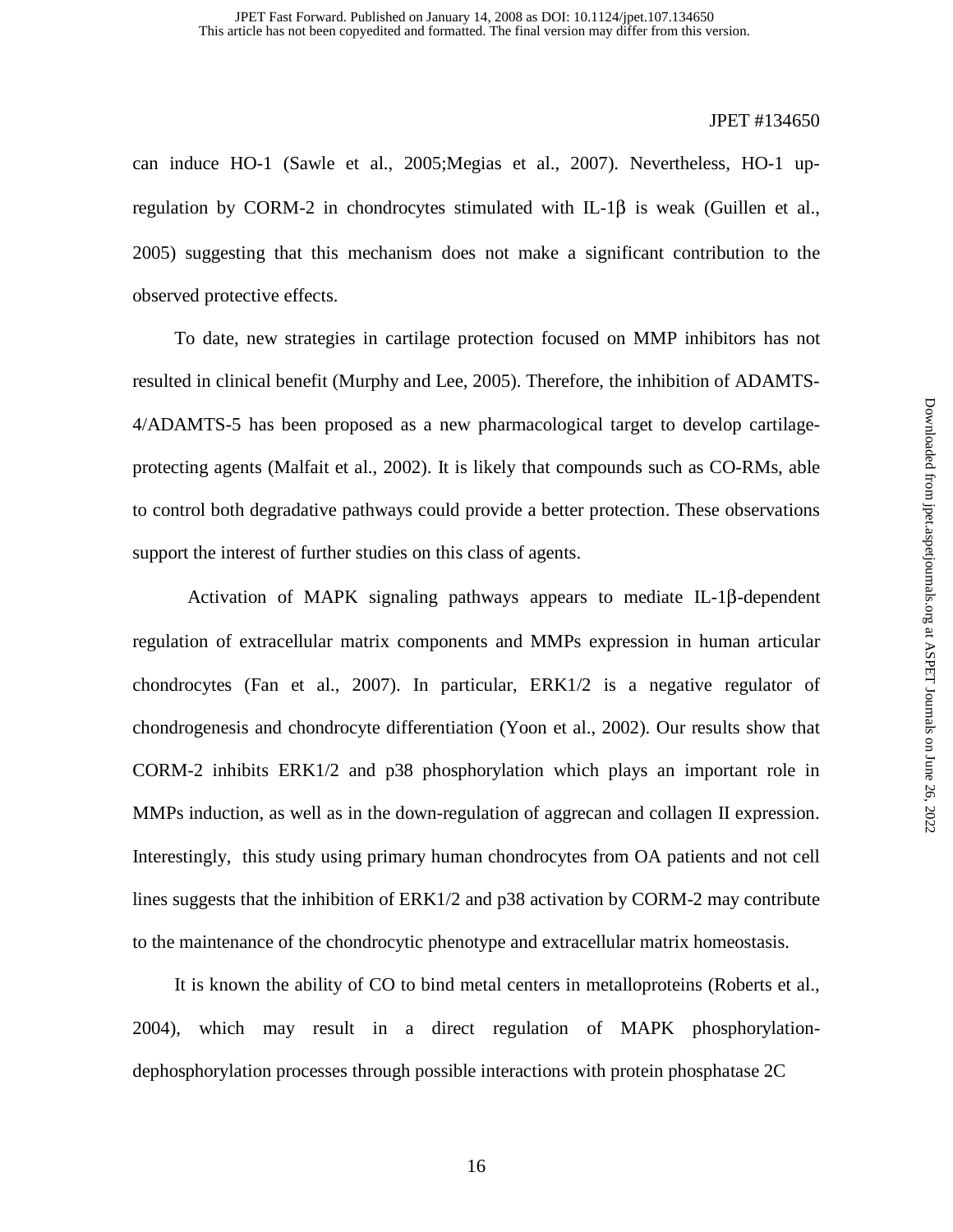(Boczkowski et al., 2006). In addition, CO could inhibit NADPH oxidase (Boczkowski et al., 2006) and increase mitochondrial reactive oxygen species production (Piantadosi, 2002) leading to the indirect modulation of MAPK signaling. Further studies would be necessary to determine the mechanisms responsible for MAPK inhibition by CORM-2 in chondrocytes. The ability of CO to react with transition metals could also result in the inhibition of metalloproteins relevant to cartilage degradation such as MMPs (Desmard et al., 2005).

 In summary, CORM-2 exhibits protecting effects on cartilage metabolism through the depression of catabolic activities and the stimulation of glycosaminoglycan synthesis. These findings could impact the development of new therapies for the protection or repair of cartilage in degenerative joint diseases.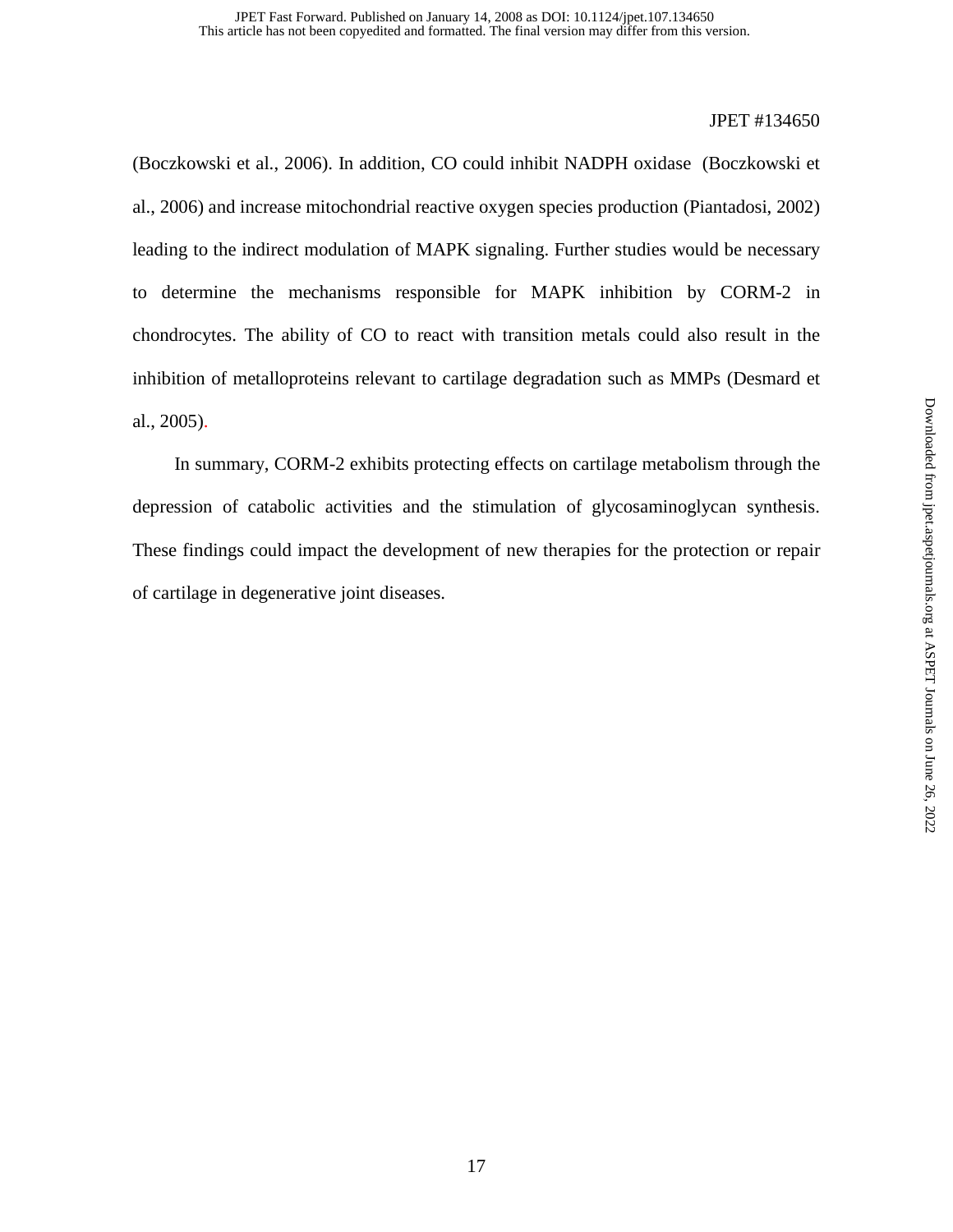## **References**

- Bani-Hani MG, Greenstein D, Mann BE, Green CJ and Motterlini R (2006) Modulation of thrombin-induced neuroinflammation in BV-2 microglia by carbon monoxide-releasing molecule 3. *J Pharmacol Exp Ther* **318**:1315-1322.
- Barksby HE, Milner JM, Patterson AM, Peake NJ, Hui W, Robson T, Lakey R, Middleton J, Cawston TE, Richards CD and Rowan AD (2006) Matrix metalloproteinase 10 promotion of collagenolysis via procollagenase activation: implications for cartilage degradation in arthritis. *Arthritis Rheum* **54**:3244-3253.
- Bau B, Gebhard PM, Haag J, Knorr T, Bartnik E and Aigner T (2002) Relative messenger RNA expression profiling of collagenases and aggrecanases in human articular chondrocytes in vivo and in vitro. *Arthritis Rheum* **46**:2648-2657.
- Billinghurst RC, Dahlberg L, Ionescu M, Reiner A, Bourne R, Rorabeck C, Mitchell P, Hambor J, Diekmann O, Tschesche H, Chen J, Van Wart H and Poole AR (1997) Enhanced cleavage of type II collagen by collagenases in osteoarthritic articular cartilage. *J Clin Invest* **99**:1534-1545.
- Boczkowski J, Poderoso JJ and Motterlini R (2006) CO-metal interaction: Vital signaling from a lethal gas. *Trends Biochem Sci* **31**:614-621.
- Burrage PS, Mix KS and Brinckerhoff CE (2006) Matrix metalloproteinases: role in arthritis. *Front Biosci* **11**:529-543.
- Caterson B, Flannery CR, Hughes CE and Little CB (2000) Mechanisms involved in cartilage proteoglycan catabolism. *Matrix Biol* **19**:333-344.
- Clark JE, Naughton P, Shurey S, Green CJ, Johnson TR, Mann BE, Foresti R and Motterlini R (2003) Cardioprotective actions by a water-soluble carbon monoxide-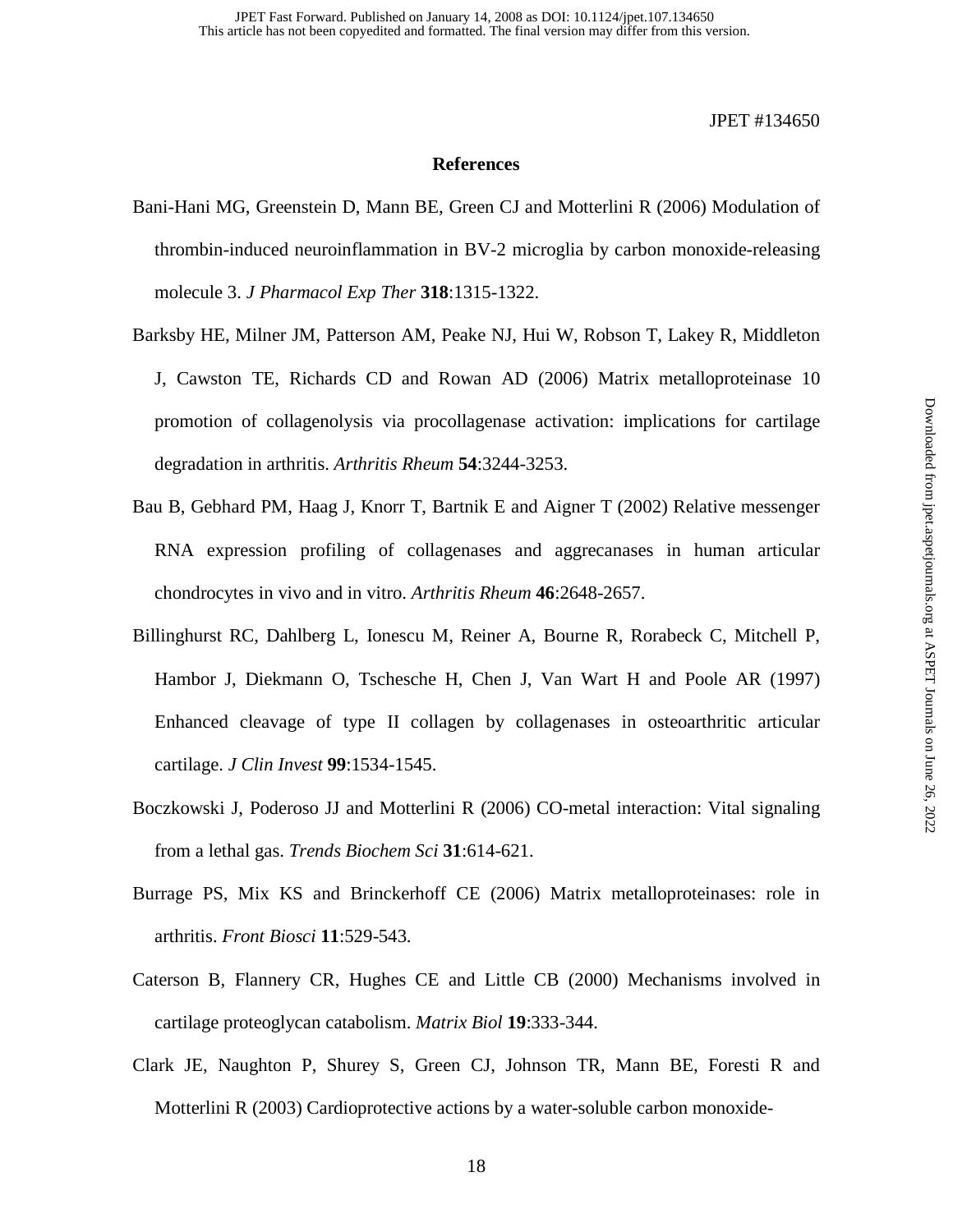releasing molecule. *Circ Res* **93**:e2-e8.

- Desmard M, Amara N, Lanone S, Motterlini R and Boczkowski J (2005) Carbon monoxide reduces the expression and activity of matrix metalloproteinases 1 and 2 in alveolar epithelial cells. *Cell Mol Biol (Noisy -le-grand)* **51**:403-408.
- Elson CJ, Mortuza FY, Perry MJ, Warnock MG, Webb GR and Westacott CI (1998) Cytokines and focal loss of cartilage in osteoarthritis. *Br J Rheumatol* **37**:106-107.
- Fan Z, Soder S, Oehler S, Fundel K and Aigner T (2007) Activation of Interleukin-1 Signaling Cascades in Normal and Osteoarthritic Articular Cartilage. *Am J Pathol* **171**:938-946.
- Foresti R, Hammad J, Clark JE, Johnson TR, Mann BE, Friebe A, Green CJ and Motterlini R (2004) Vasoactive properties of CORM-3, a novel water-soluble carbon monoxidereleasing molecule. *Br J Pharmacol* **142**:453-460.
- Foresti R, Shurey C, Ansari T, Sibbons P, Mann BE, Johnson TR, Green CJ and Motterlini R (2005) Reviewing the use of carbon monoxide-releasing molecules (CO-RMs) in biology: implications in endotoxin-mediated vascular dysfunction. *Cell Mol Biol (Noisy -le-grand)* **51**:409-423.
- Goldring MB (2000) The role of the chondrocyte in osteoarthritis. *Arthritis Rheum* **43**:1916-1926.
- Goldring MB, Birkhead J, Sandell LJ, Kimura T and Krane SM (1988) Interleukin 1 suppresses expression of cartilage-specific types II and IX collagens and increases types I and III collagens in human chondrocytes. *J Clin Invest* **82**:2026-2037.
- Goldring SR and Goldring MB (2004) The role of cytokines in cartilage matrix degeneration in osteoarthritis. *Clin Orthop Relat Res*S27-S36.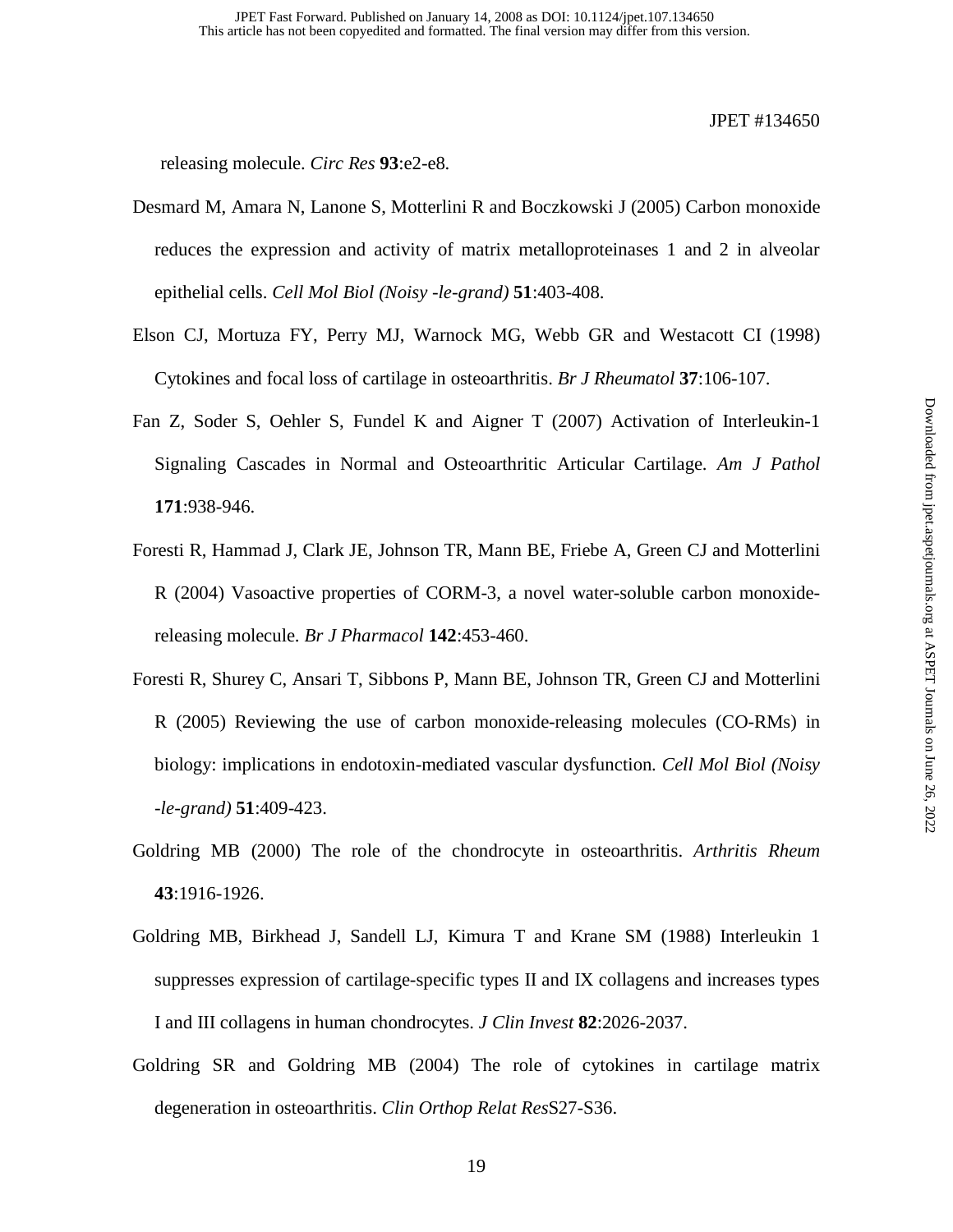- Gouze JN, Bordji K, Gulberti S, Terlain B, Netter P, Magdalou J, Fournel-Gigleux S and Ouzzine M (2001) Interleukin-1beta down-regulates the expression of glucuronosyltransferase I, a key enzyme priming glycosaminoglycan biosynthesis: influence of glucosamine on interleukin-1beta-mediated effects in rat chondrocytes. *Arthritis Rheum* **44**:351-360.
- Gross SS and Levi R (1992) Tetrahydrobiopterin synthesis. An absolute requirement for cytokine-induced nitric oxide generation by vascular smooth muscle. *J Biol Chem* **267**:25722-25729.
- Guillen MI, Megias J, Gomar F and Alcaraz MJ (2008) Heme oxygenase-1 regulates anabolic and catabolic processes in osteoarthritic chondrocytes. *J Pathol* (in press).
- Knauper V, Murphy G and Tschesche H (1996) Activation of human neutrophil procollagenase by stromelysin 2. *Eur J Biochem* **235**:187-191.
- Kobayashi M, Squires GR, Mousa A, Tanzer M, Zukor DJ, Antoniou J, Feige U and Poole AR (2005) Role of interleukin-1 and tumor necrosis factor alpha in matrix degradation of human osteoarthritic cartilage. *Arthritis Rheum* **52**:128-135.
- Malfait AM, Liu RQ, Ijiri K, Komiya S and Tortorella MD (2002) Inhibition of ADAM-TS4 and ADAM-TS5 prevents aggrecan degradation in osteoarthritic cartilage. *J Biol Chem* **277**:22201-22208.
- Megias J, Busserolles J and Alcaraz MJ (2007) The carbon monoxide-releasing molecule CORM-2 inhibits the inflammatory response induced by cytokines in Caco-2 cells. *Br J Pharmacol* **150**:977-986.
- Milner JM, Elliott SF and Cawston TE (2001) Activation of procollagenases is a key control point in cartilage collagen degradation: interaction of serine and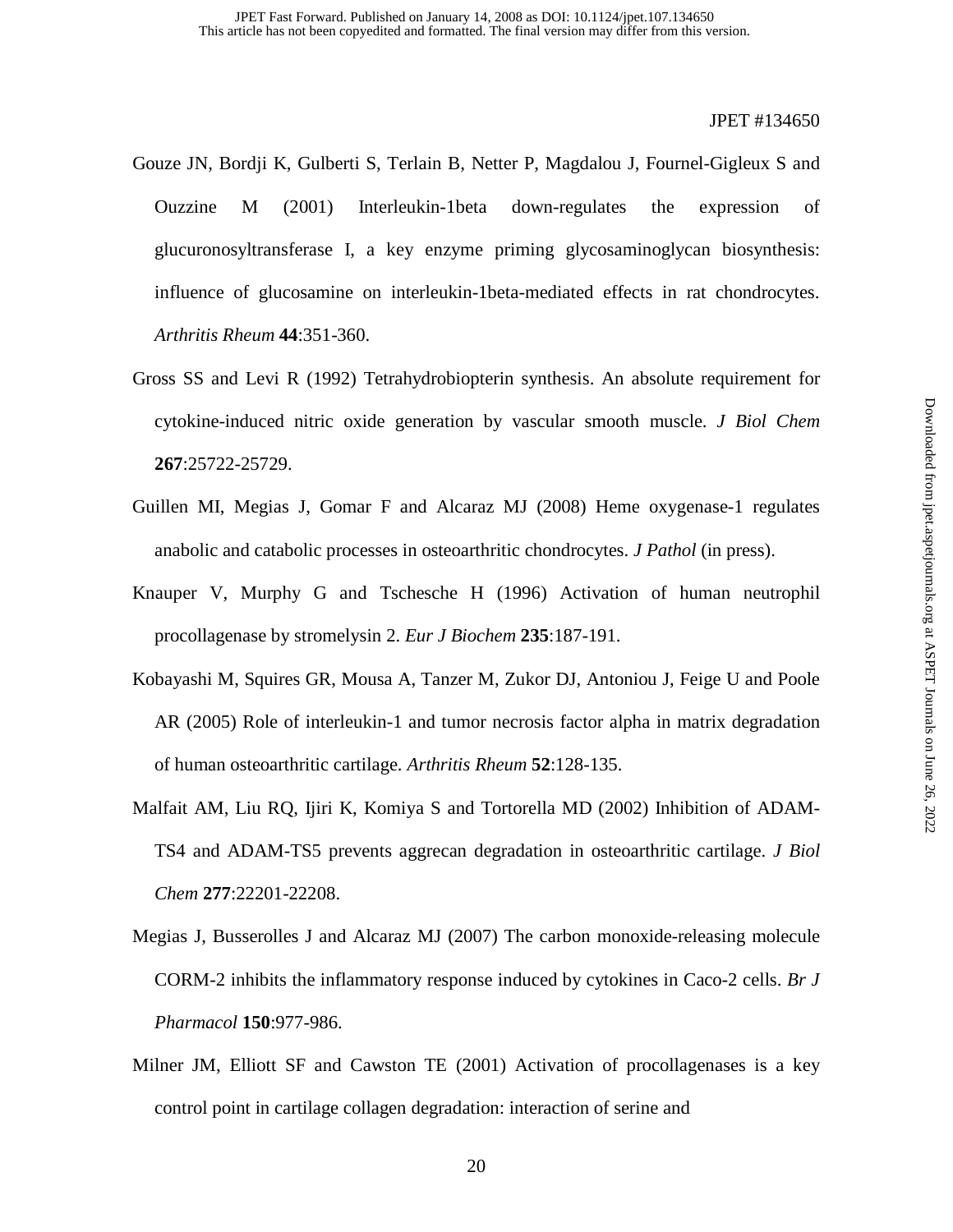metalloproteinase pathways. *Arthritis Rheum* **44**:2084-2096.

- Moulharat N, Lesur C, Thomas M, Rolland-Valognes G, Pastoureau P, Anract P, De Ceuninck F and Sabatini M (2004) Effects of transforming growth factor-beta on aggrecanase production and proteoglycan degradation by human chondrocytes in vitro. *Osteoarthritis Cartilage* **12**:296-305.
- Murphy G, Cockett MI, Stephens PE, Smith BJ and Docherty AJ (1987) Stromelysin is an activator of procollagenase. A study with natural and recombinant enzymes. *Biochem J* **248**:265-268.
- Murphy G and Lee MH (2005) What are the roles of metalloproteinases in cartilage and bone damage? *Ann Rheum Dis* **64**:iv44-iv47.
- Nagase H and Kashiwagi M (2003) Aggrecanases and cartilage matrix degradation. *Arthritis Res Ther* **5**:94-103.
- Piantadosi CA (2002) Biological chemistry of carbon monoxide. *Antioxid Redox Signal* **4**:259-270.
- Roberts GP, Youn H and Kerby RL (2004) CO-sensing mechanisms. *Microbiol Mol Biol Rev* **68**:453-473.
- Sandouka A, Fuller BJ, Mann BE, Green CJ, Foresti R and Motterlini R (2006) Treatment with CO-RMs during cold storage improves renal function at reperfusion. *Kidney Int* **69**:239-247.
- Sandy JD (2006) A contentious issue finds some clarity: on the independent and complementary roles of aggrecanase activity and MMP activity in human joint aggrecanolysis. *Osteoarthritis Cartilage* **14**:95-100.

Sawle P, Foresti R, Mann BE, Johnson TR, Green CJ and Motterlini R (2005) Carbon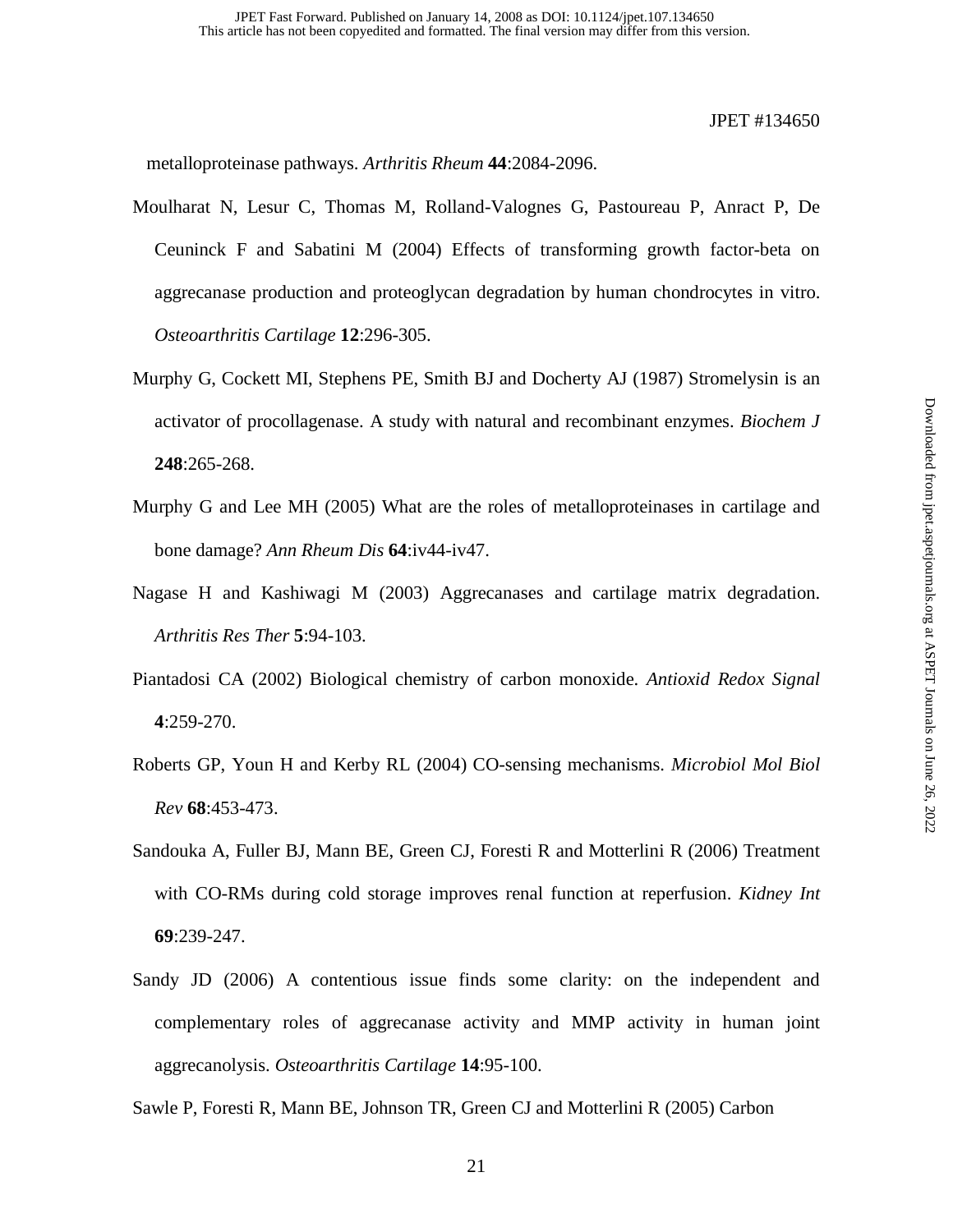monoxide-releasing molecules (CO-RMs) attenuate the inflammatory response elicited by lipopolysaccharide in RAW264.7 murine macrophages. *Br J Pharmacol* **145**:800- 810.

- Stanton H, Rogerson FM, East CJ, Golub SB, Lawlor KE, Meeker CT, Little CB, Last K, Farmer PJ, Campbell IK, Fourie AM and Fosang AJ (2005) ADAMTS5 is the major aggrecanase in mouse cartilage in vivo and in vitro. *Nature* **434**:648-652.
- Tetlow LC, Adlam DJ and Woolley DE (2001) Matrix metalloproteinase and proinflammatory cytokine production by chondrocytes of human osteoarthritic cartilage: associations with degenerative changes. *Arthritis Rheum* **44**:585-594.
- Urquhart P, Rosignoli G, Cooper D, Motterlini R and Perretti M (2007) Carbon monoxidereleasing molecules modulate leukocyte-endothelial interactions under flow. *J Pharmacol Exp Ther* **321**:656-662.
- Wu W, Billinghurst RC, Pidoux I, Antoniou J, Zukor D, Tanzer M and Poole AR (2002) Sites of collagenase cleavage and denaturation of type II collagen in aging and osteoarthritic articular cartilage and their relationship to the distribution of matrix metalloproteinase 1 and matrix metalloproteinase 13. *Arthritis Rheum* **46**:2087-2094.
- Yoon YM, Kim SJ, Oh CD, Ju JW, Song WK, Yoo YJ, Huh TL and Chun JS (2002) Maintenance of differentiated phenotype of articular chondrocytes by protein kinase C and extracellular signal-regulated protein kinase. *J Biol Chem* **277**:8412-8420.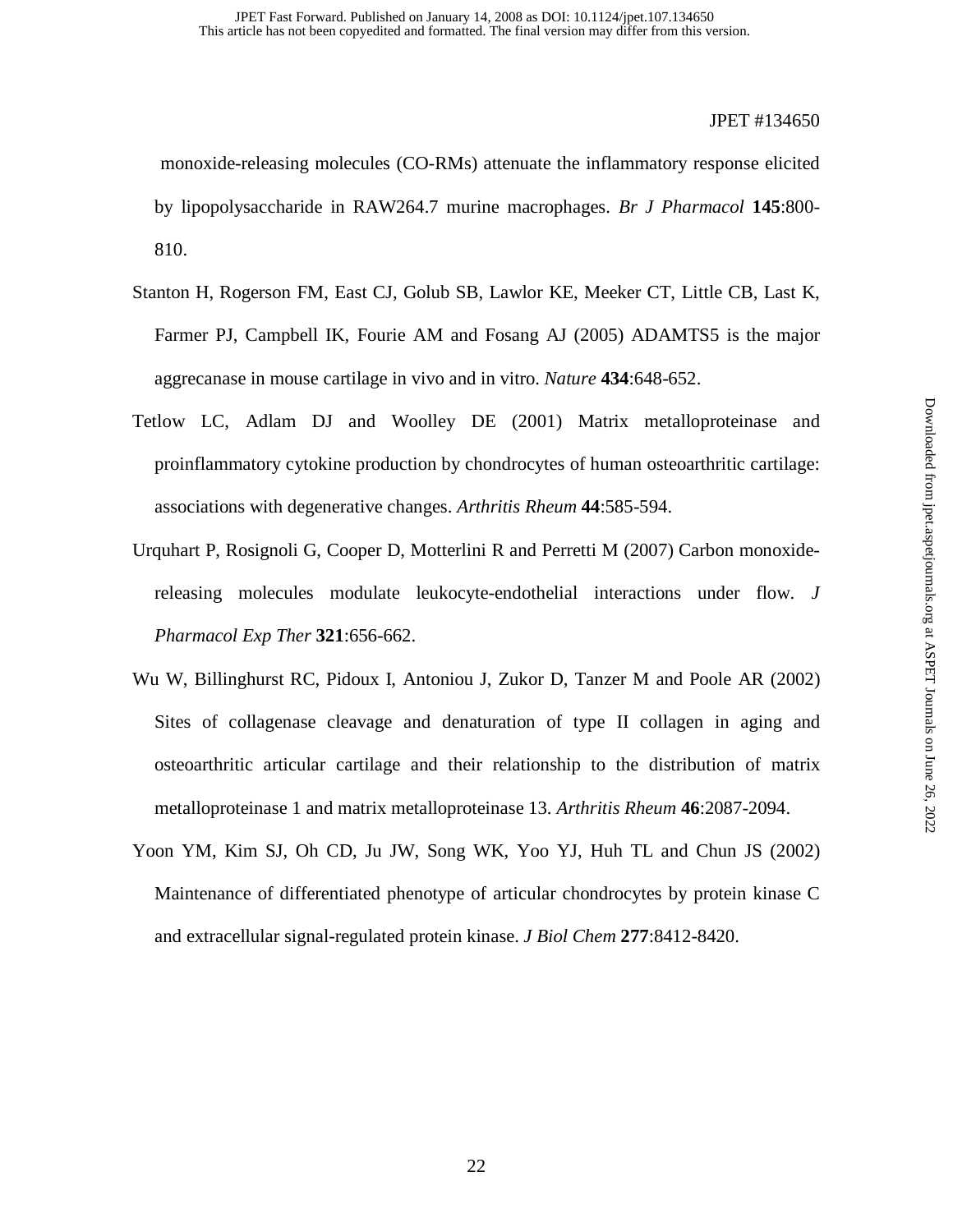# **Footnotes**

This work was supported by grants SAF2004-03835 (Ministerio de Educación y Ciencia-FEDER) and ACOMP2007/066 (Generalitat Valenciana). J. Megías thanks Spanish Ministerio de Educación y Ciencia for a fellowship.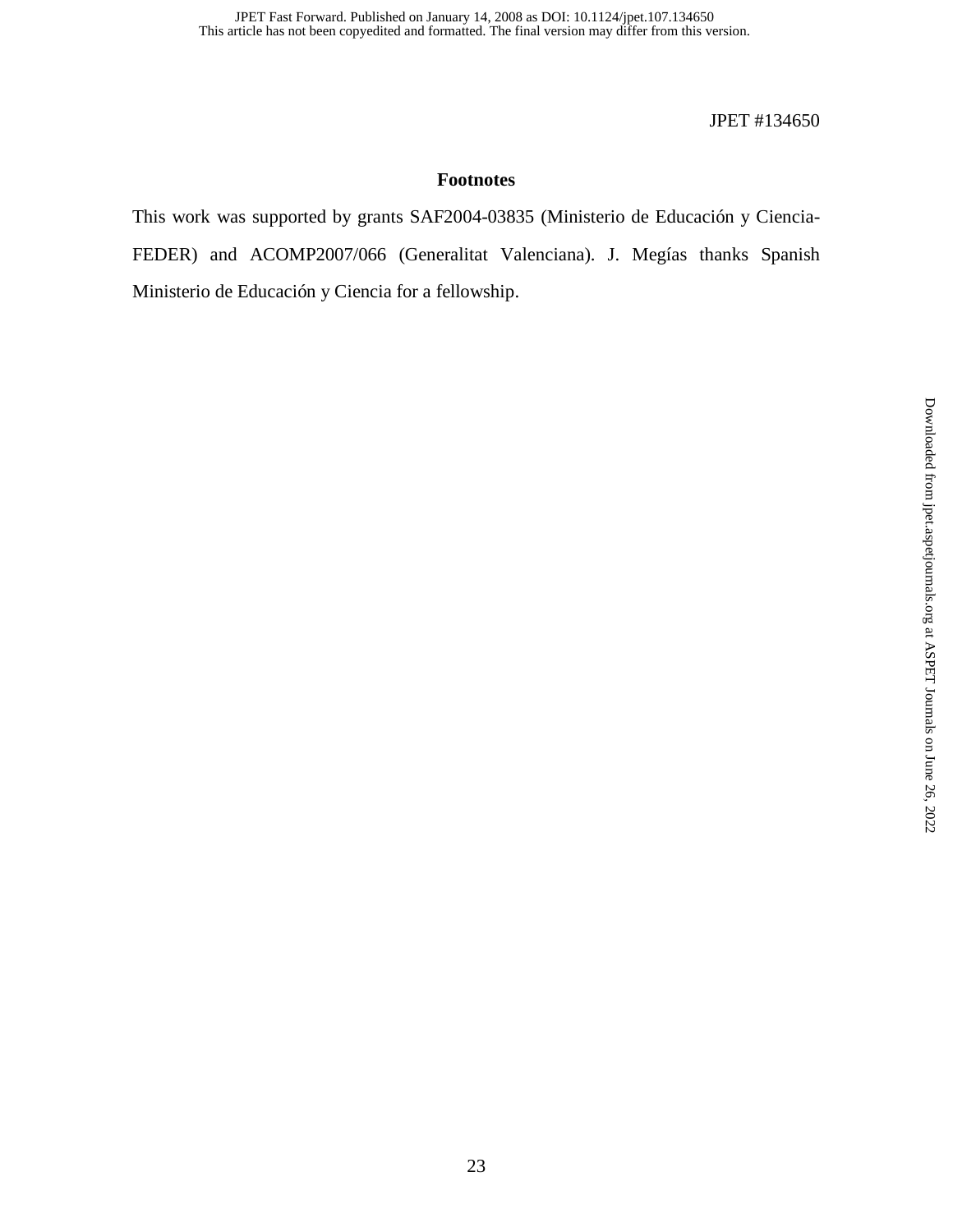## **Legends for Figures**

**Fig. 1**. Effect of CORM-2 on MMPs protein levels released by human OA chondrocytes. Cells in primary culture were stimulated with IL-1 $\beta$  (100 U/ml) for 24 h in the presence or absence of CORM-2 or the negative control  $RuCl<sub>3</sub>$  and the levels of pro-MMP-1, total MMP-3, total MMP-10 and pro-MMP-13 protein were measured in supernatants by ELISA and expressed as ng MMP protein/mg cell protein. Data are mean±S.E.M. of independent cultures with cells from seven different donors.  $*_{p<0.05}$ ,  $*_{p<0.01}$  with respect to IL-1 $\beta$ ;  $\#H$  *p*<0.01 with respect to nonstimulated cells.

**Fig. 2**. Effect of CORM-2 on aggrecanase activity released by human OA chondrocytes. Cells in primary culture were stimulated with IL-1 $\beta$  (100 U/ml) for 24 h in the presence or absence of CORM-2 or the negative control  $RuCl<sub>3</sub>$  and aggreeanase activity was measured in supernatants by ELISA. Data are expressed as mean±S.E.M. of independent cultures with cells from seven different donors. \*\* $p$ <0.01 with respect to IL-1 $\beta$ .; ##  $p$ <0.01 with respect to nonstimulated cells.

**Fig. 3**. Effect of CORM-2 on mRNA expression of MMPs and aggrecanases. Cells in primary culture were stimulated with IL-1 $\beta$  (100 U/ml) for 12 h in the presence or absence of CORM-2 (100 µM). mRNA expression was determined by real-time PCR. Data are expressed as mean±S.E.M. of independent cultures with cells from three different donors.  $*_{p<0.05}$ , with respect to IL-1 $\beta$ .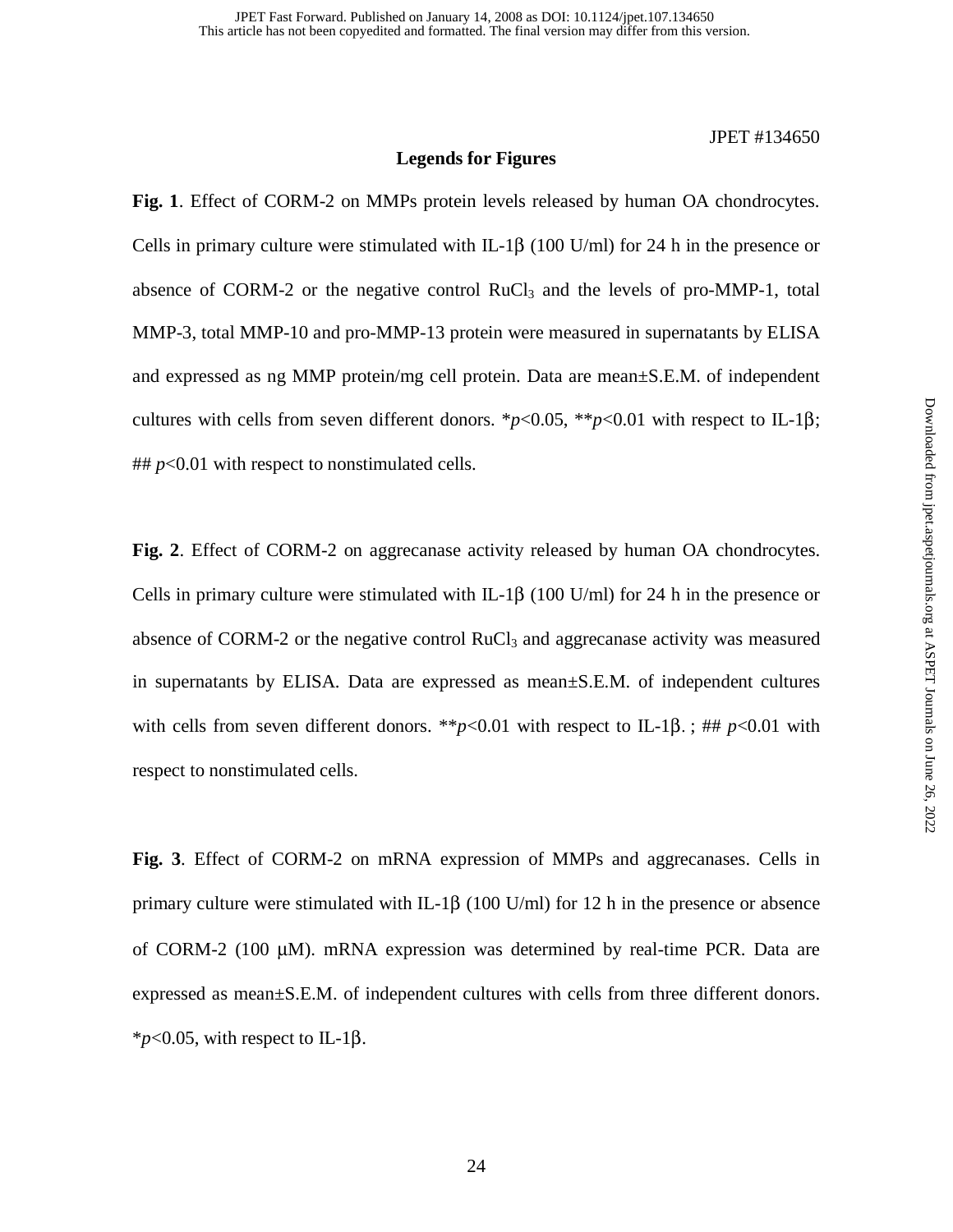**Fig. 4**. Effect of CORM-2 on glycosaminoglycan degradation in OA explants (A) or glycosaminoglycan synthesis in OA chondrocytes in primary culture (B). Explants or cells were stimulated with IL-1 $\beta$  (100 U/ml) in the presence or absence of CORM-2 or the negative control RuCl<sub>3</sub> and glycosaminoglycan degradation or synthesis was measured by radiometric procedures, as indicated in Materials and methods. Data are expressed as mean±S.E.M. of independent cultures with explants or cells from three different donors. \*\**p*<0.01 with respect to IL-1 $\beta$ . ## *p*<0.01 with respect to nonstimulated cells.

**Fig. 5**. Effect of CORM-2 (100 µM) on collagen II expression in OA chondrocytes. Cells were incubated with CORM-2 in the presence or absence of IL-1β (100 U/ml) for 15 days. Chondrocytes were fixed and stained with a monoclonal antibody against human collagen II, as indicated in Materials and methods. Original magnification: 200-fold.

**Fig. 6.** Effect of CORM-2 on MAPK phosphorylation in human OA chondrocytes stimulated with IL-1 $\beta$  (100 U/ml) for 15 min in the absence or presence of CORM-2 (100  $\mu$ M). The expression of phosphorylated and total ERK1/2, JNK and p38 in the cellular fraction was analyzed by Western blotting. Relative expression of phosphorylated and total protein bands was calculated after densitometric analysis. The immunoblot is representative of three independent experiments. Data are expressed as mean±S.E.M. \**p*<0.05; \*\**p*<0.01 with respect to IL-1 $\beta$ . ##  $p<0.01$  with respect to nonstimulated cells.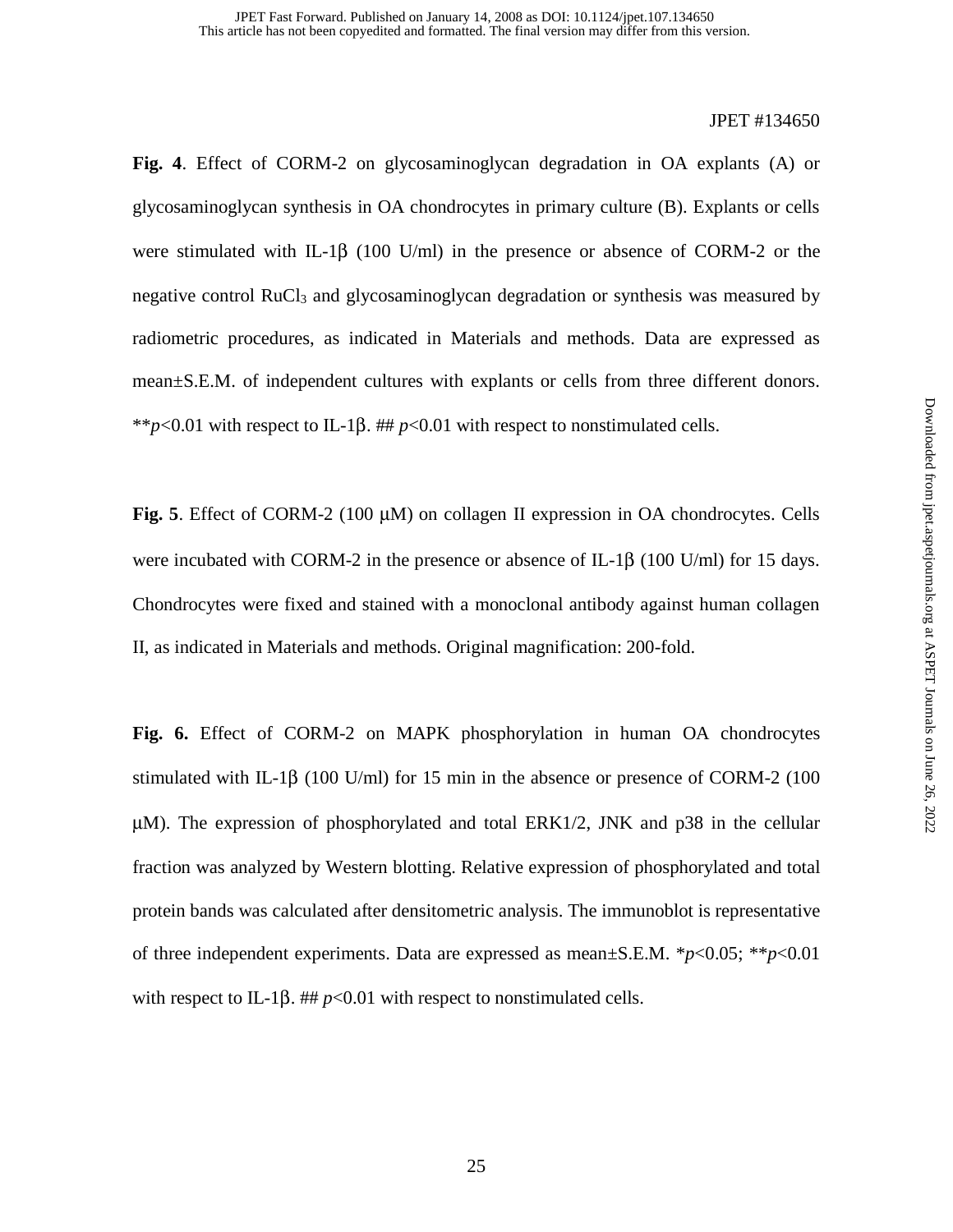

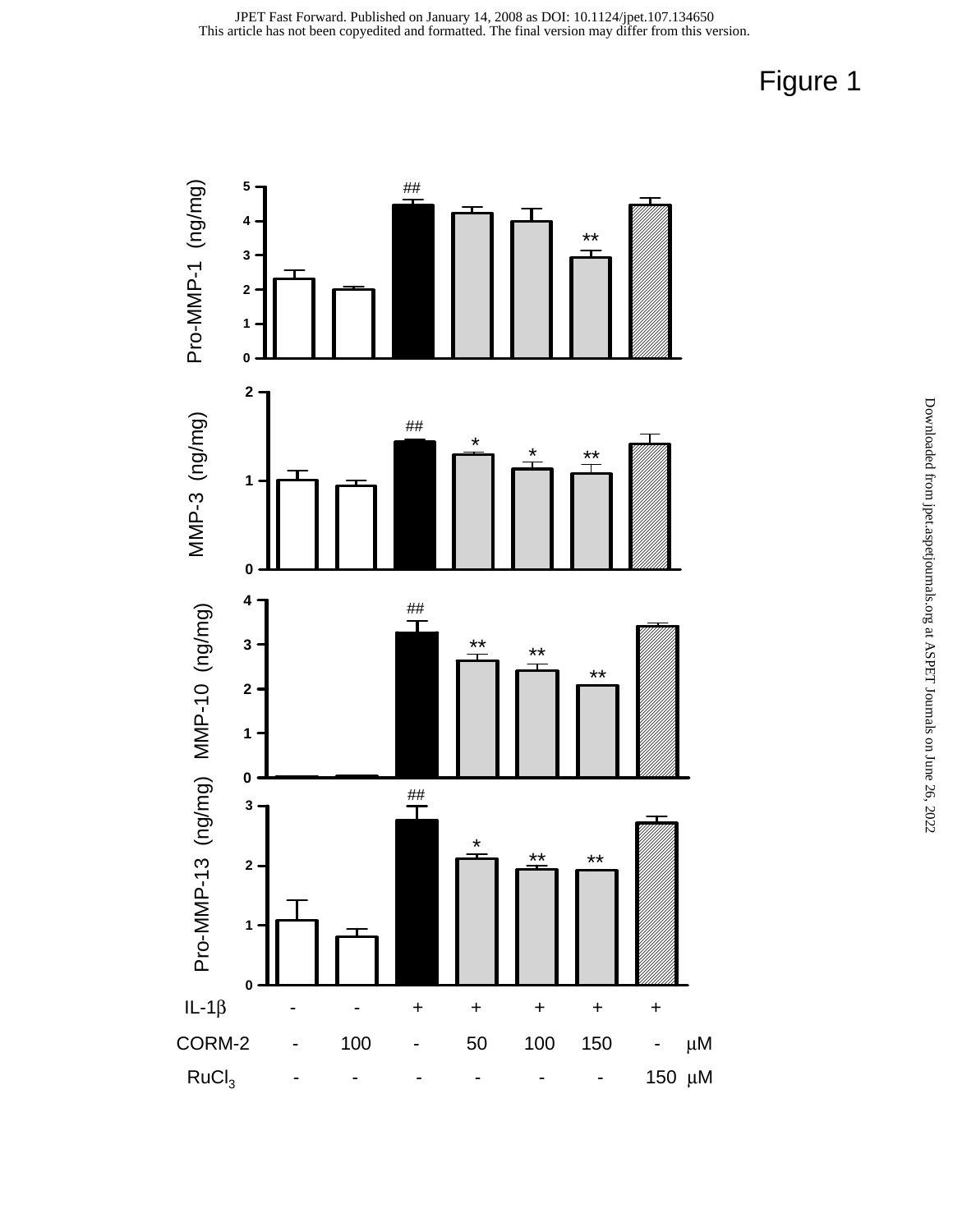

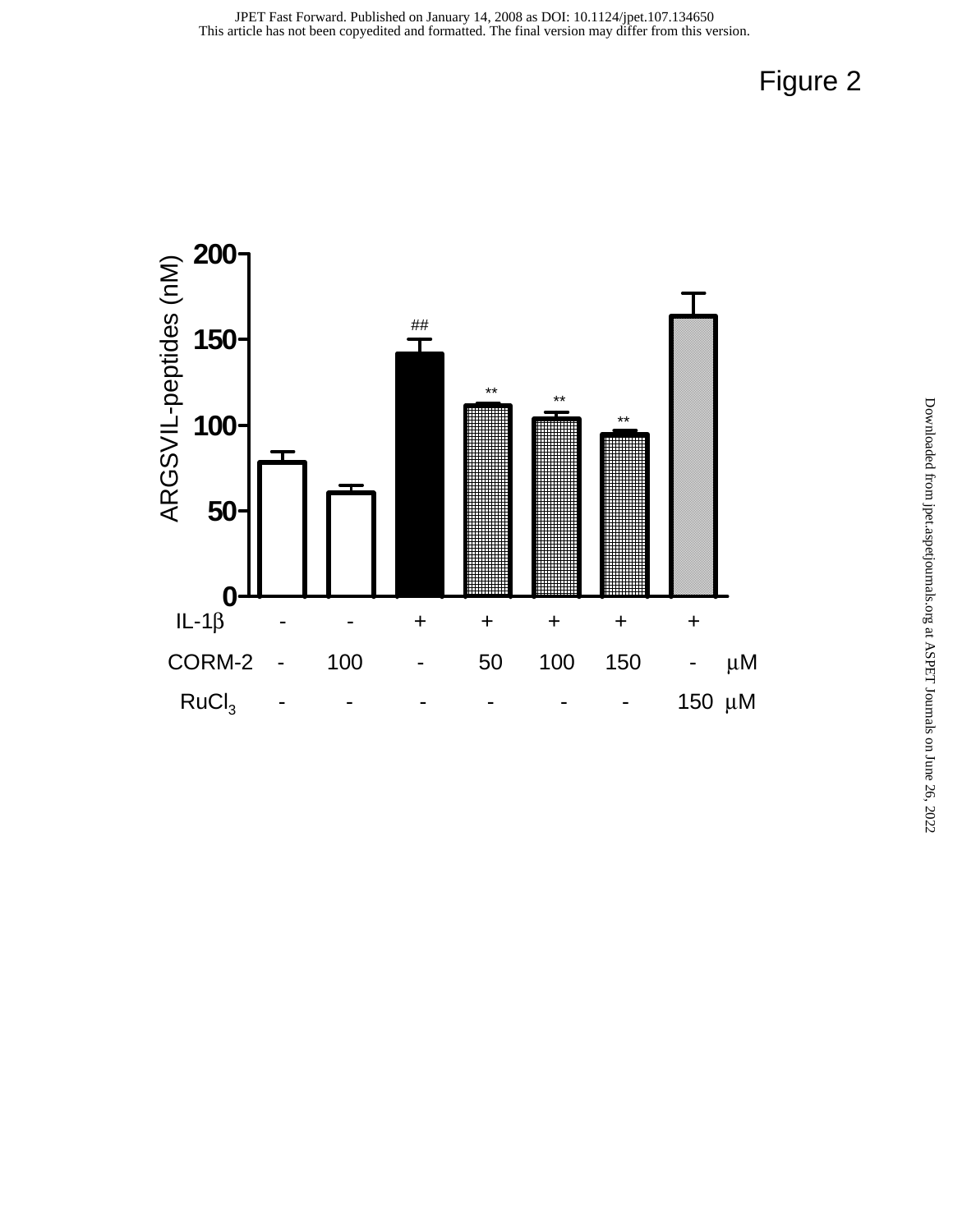







Figure 3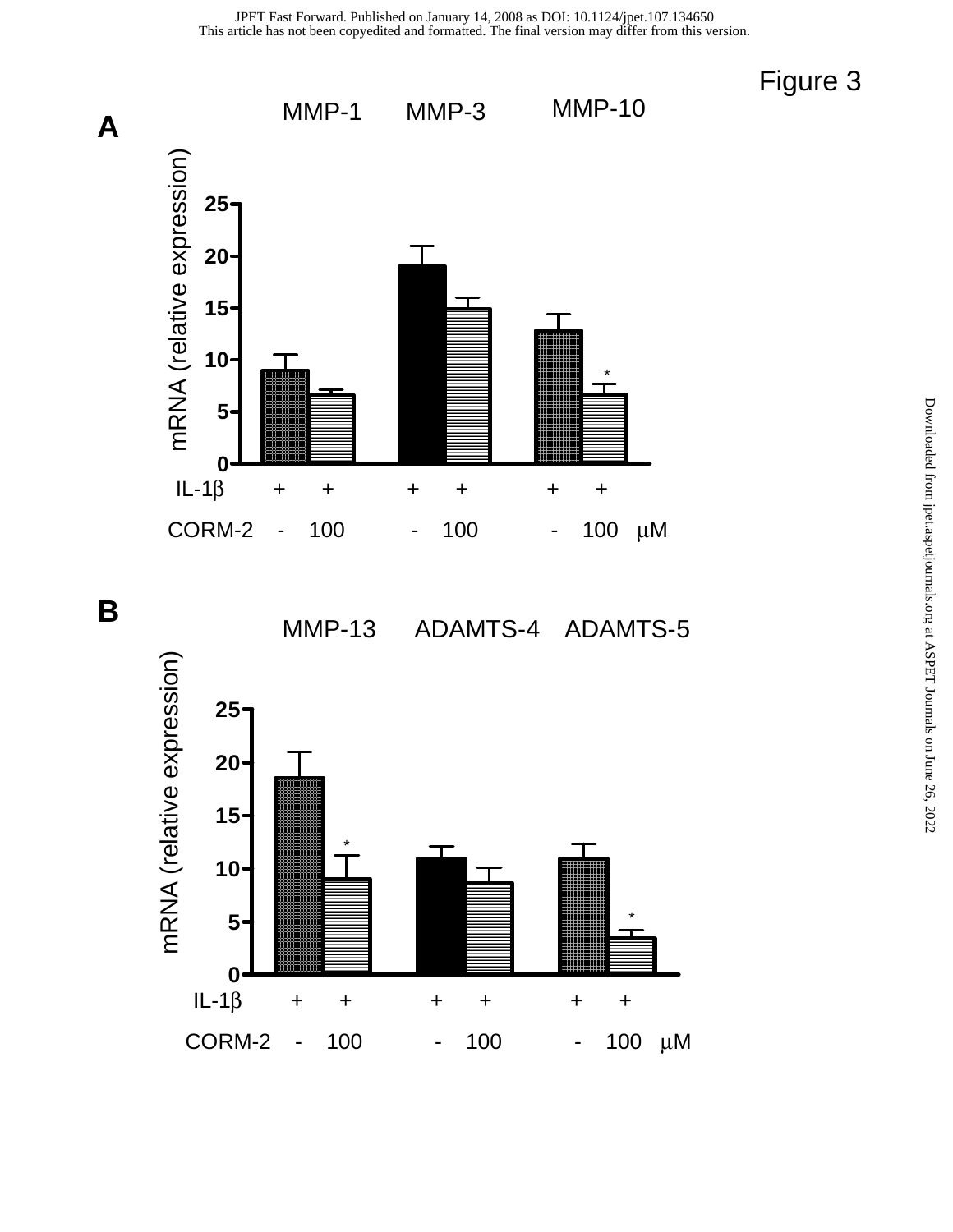



**B**

**A**

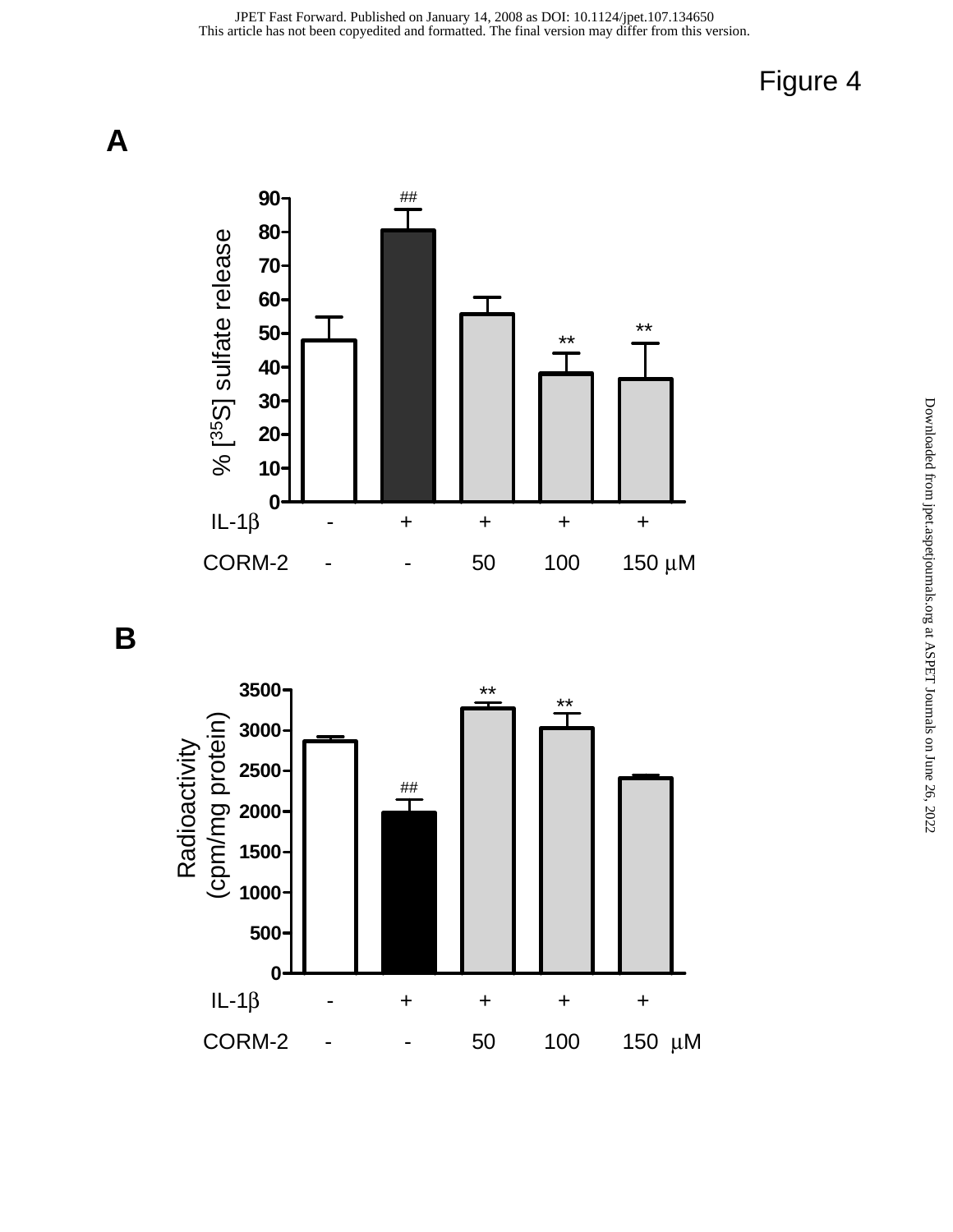# Figure 5